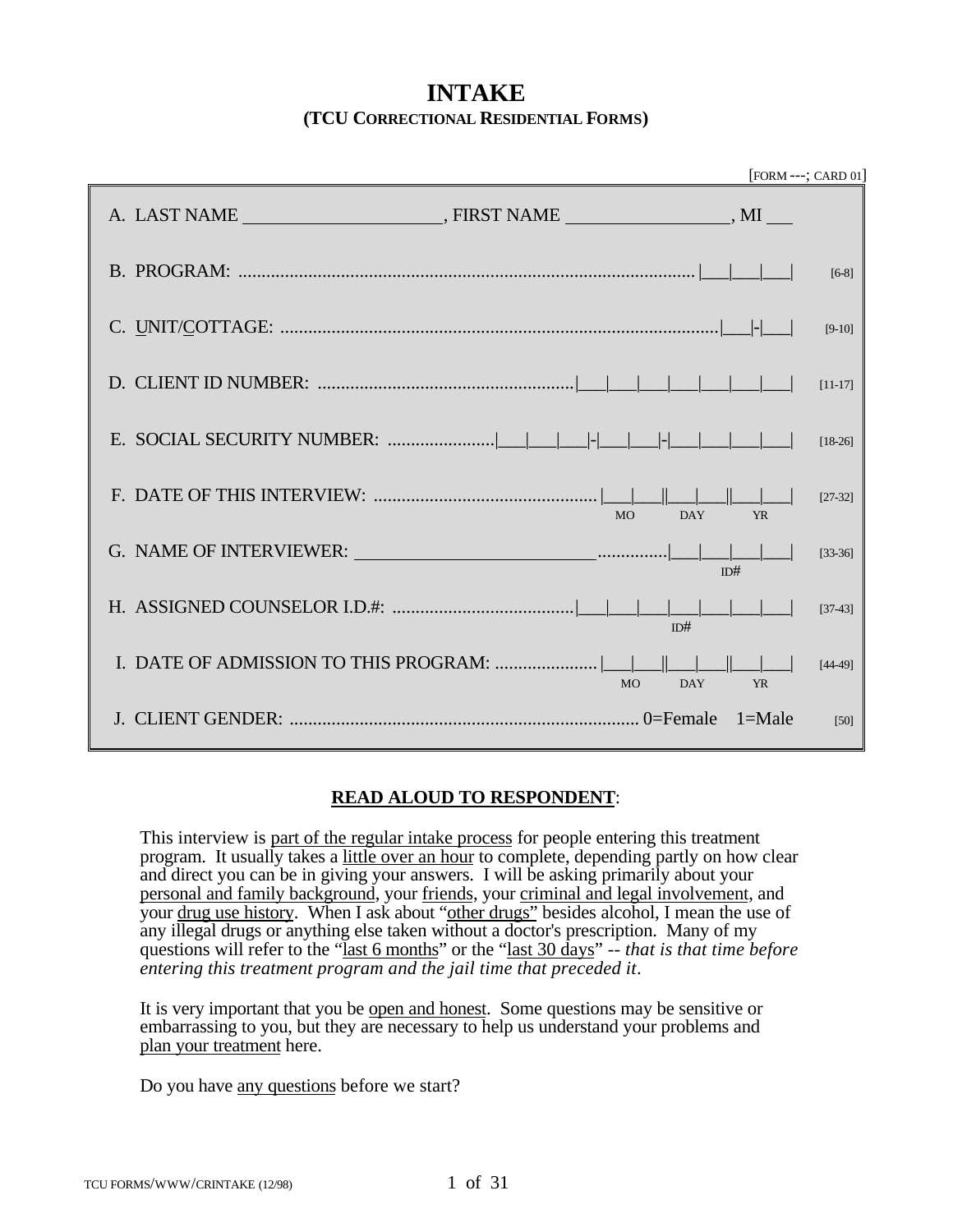GENERAL INSTRUCTIONS TO INTERVIEWER: Some items in this form require that answers be recorded "verbatim" and then coded into specific units of measurement -- such as "*months"* or "*amounts of alcohol*." Also, write out clarifying comments or other explanations of answers as needed in the margins next to questions, and identify any items that the respondent cannot or refuses to answer.

NOTE ON JAIL/PRISON "TRANSFERS" TO TREATMENT: Special instructions are necessary for defining the "last 6 months" and "last 30 days" before treatment for clients entering the program directly from jail or prison. In particular, they should be asked to report behaviors based on the time immediately BEFORE jail/prison in an effort to obtain more meaningful baseline measures.

# **PART A: SOCIODEMOGRAPHIC BACKGROUND**

## **Let's begin with some general information.**

|                                                                                                                                                                                                                                                                                            | $[51-52]$ |
|--------------------------------------------------------------------------------------------------------------------------------------------------------------------------------------------------------------------------------------------------------------------------------------------|-----------|
| BIRTHDATE:<br><b>DAY</b><br><b>MO</b><br><b>YR</b>                                                                                                                                                                                                                                         | $[53-58]$ |
|                                                                                                                                                                                                                                                                                            | $[59]$    |
| 1. African American/Black<br>5. Mexican American<br>2. American Indian<br>6. Mexican National<br>3. Anglo/White/Caucasian<br>7. Other Hispanic (specify)<br>4. Asian/Pacific Islander<br>8. Other (specify)                                                                                |           |
| 3. In what type of place were you living at the time<br>[OR BEFORE ENTERING JAIL/PRISON FOR "TRANSFERS"]                                                                                                                                                                                   | [60]      |
| 1. Your <u>own</u> house or apartment<br>2. <u>Someone else's</u> house or apartment<br>3. In a <u>shelter</u> or <u>rooming house</u><br>4. On the street/No regular place<br>5. Another treatment program<br>3. In a shelter or rooming house<br>6. Other (specify) $\frac{1}{\sqrt{2}}$ |           |
| # MONTHS                                                                                                                                                                                                                                                                                   | $[61-63]$ |
|                                                                                                                                                                                                                                                                                            | [64]      |
| *IF "YES", ASK:                                                                                                                                                                                                                                                                            |           |
| # MONTHS                                                                                                                                                                                                                                                                                   | $[65-67]$ |
| b. How happy were you with the relationship? [CIRCLE ANSWER]                                                                                                                                                                                                                               |           |
| 0. Very 1. Somewhat<br>2. Not<br>3. Somewhat<br>4. Very<br>unhappy<br>unhappy<br>sure<br>happy<br>happy                                                                                                                                                                                    | [68]      |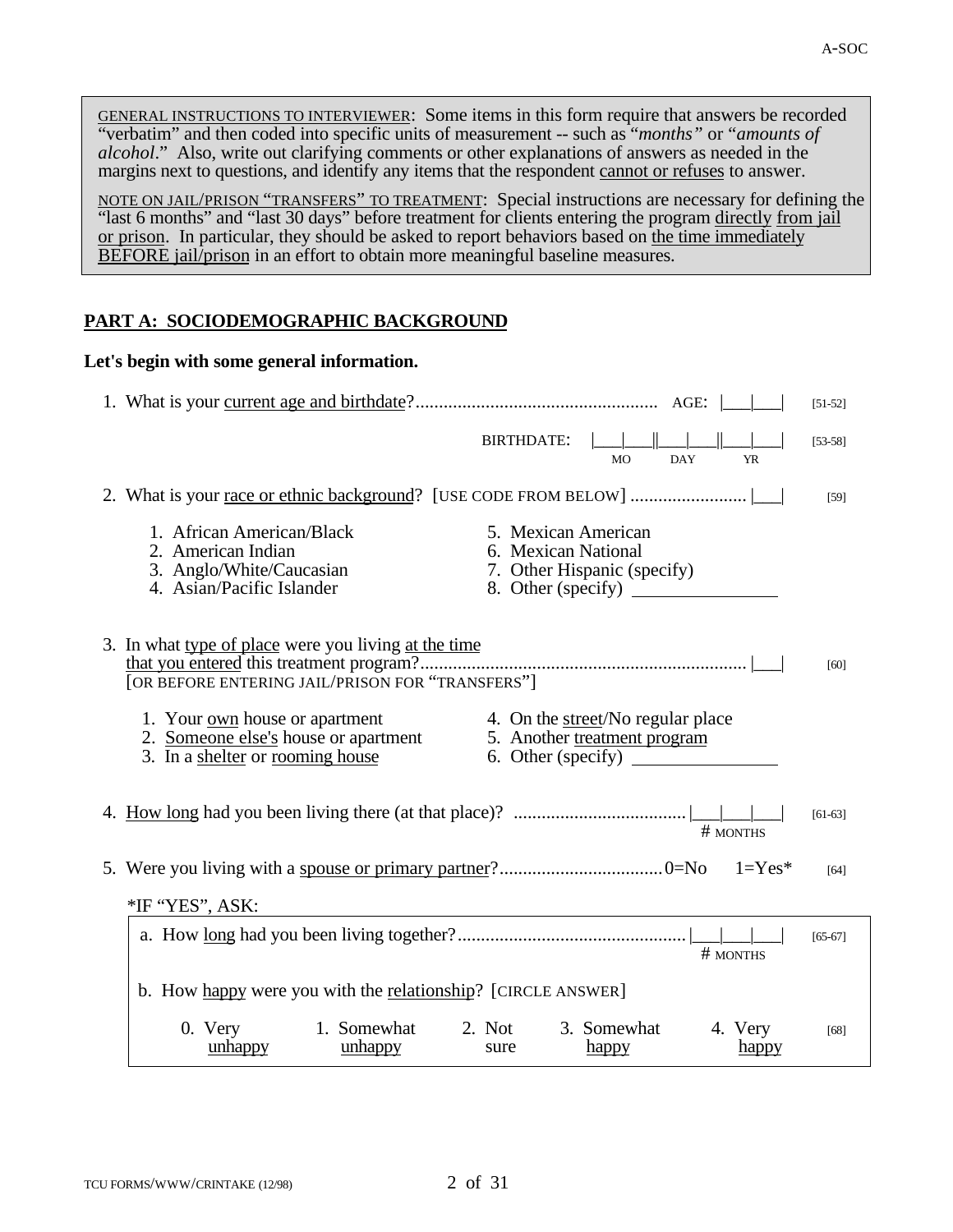|                         |               | $[--.02;JD]$ |  |
|-------------------------|---------------|--------------|--|
|                         |               | $[13-14]$    |  |
|                         | $#$ CHILDREN  |              |  |
| $*IF$ "1" OR MORE, ASK: |               |              |  |
|                         |               | $[15-16]$    |  |
|                         |               | $[17-18]$    |  |
|                         | <b>NUMBER</b> |              |  |

NOTE TO INTERVIEWER: Questions requiring the use of "**ANSWER CARDS**" are marked with a superscript (next to the question number) to designate which card is needed.

7.<sup>a</sup> What were your relationships with your spouse/primary partner/children like in the last 6 months before entering treatment? [OR BEFORE JAIL/PRISON FOR "TRANSFERS"] Use this card and tell me how often you --

| [USE "ANSWER CARD A"]            | NEVER RARELY TIMES | SOME-          |                        | OFTEN ALWAYS |        |
|----------------------------------|--------------------|----------------|------------------------|--------------|--------|
|                                  |                    |                |                        | 4            | $[19]$ |
|                                  |                    |                |                        | 4            | $[20]$ |
|                                  |                    |                |                        | 4            | $[21]$ |
|                                  |                    |                |                        | 4            | $[22]$ |
|                                  |                    |                |                        | 4            | $[23]$ |
| f. had serious talks about       |                    |                |                        |              | $[24]$ |
|                                  |                    |                |                        |              | $[25]$ |
| h. got blamed or fussed at about |                    | $\overline{2}$ | $3 \quad \blacksquare$ |              | $[26]$ |
|                                  |                    |                | 3 <sup>7</sup>         |              | $[27]$ |
|                                  |                    |                | 3                      |              | [28]   |

| 8. And about how many hours per day (on average) did you usually spend in | HOURS/DAY | $[29-30]$ |
|---------------------------------------------------------------------------|-----------|-----------|
|                                                                           | $#$ TIMES | [31]      |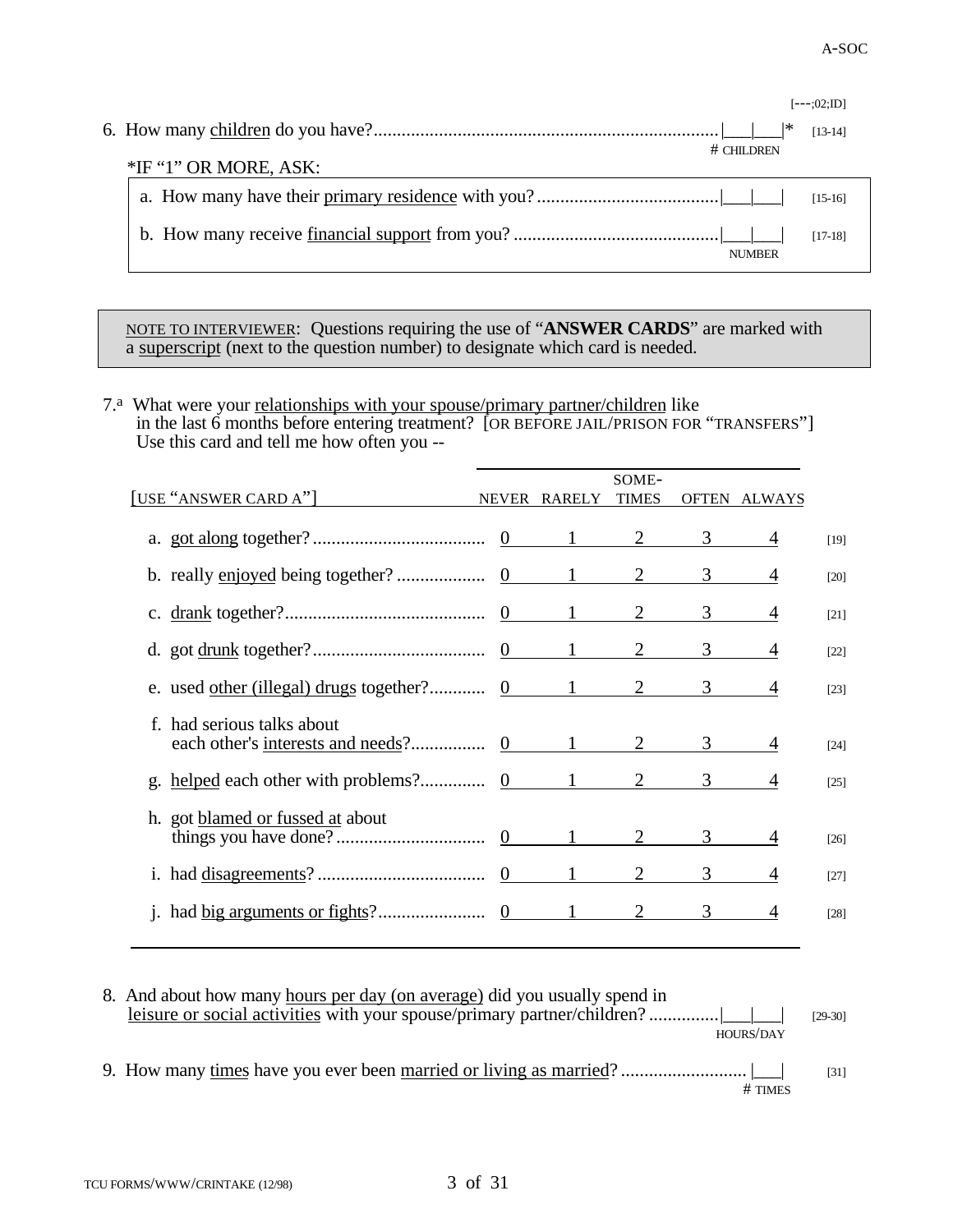|                                                                                                                                                                                                                                          |                                                    | *                    | $[32]$                |
|------------------------------------------------------------------------------------------------------------------------------------------------------------------------------------------------------------------------------------------|----------------------------------------------------|----------------------|-----------------------|
| 1. Never married<br>*4. Separated<br>*5. Divorced<br>*2. Legally married<br>*3. Living as married<br>*6. Widowed<br>(including common law marriage)                                                                                      |                                                    |                      |                       |
| *IF "EVER MARRIED" (RESPONSE CODE 2-6), ASK:                                                                                                                                                                                             |                                                    |                      |                       |
|                                                                                                                                                                                                                                          |                                                    | # MONTHS             | $[33-35]$             |
| NOTE TO INTERVIEWER: "Next Questions" in <b>SKIP PATTERNS</b> are designated with an <u>underline</u> .<br>For example, this page contains a skip sequence from $Q.11$ to $Q.14$ , on the condition that the<br>response to Q.11 is "0." |                                                    |                      |                       |
| 11. Altogether, how many other people did you live with<br>during the last 6 months before this treatment?<br>[OR BEFORE JAIL/PRISON FOR "TRANSFERS";<br>DO NOT COUNT MOST RECENT SPOUSE/PRIMARY PARTNER OR CHILDREN;                    |                                                    | # PEOPLE             | $[36-37]$             |
|                                                                                                                                                                                                                                          |                                                    |                      | *IF "0", SKIP TO Q.14 |
| 12. During that time, did you ever live with --                                                                                                                                                                                          |                                                    |                      |                       |
|                                                                                                                                                                                                                                          | N <sub>O</sub>                                     | <b>YES</b>           |                       |
|                                                                                                                                                                                                                                          | $\overline{0}$                                     | 1                    | $[38]$                |
|                                                                                                                                                                                                                                          | $\mathbf{0}$<br>$\overline{0}$                     | 1<br>1               | [39]<br>$[40]$        |
| 13. During that time, did any of these people --                                                                                                                                                                                         | N <sub>O</sub><br>$\overline{0}$<br>$\overline{0}$ | <b>YES</b><br>1<br>1 | $[41]$<br>$[42]$      |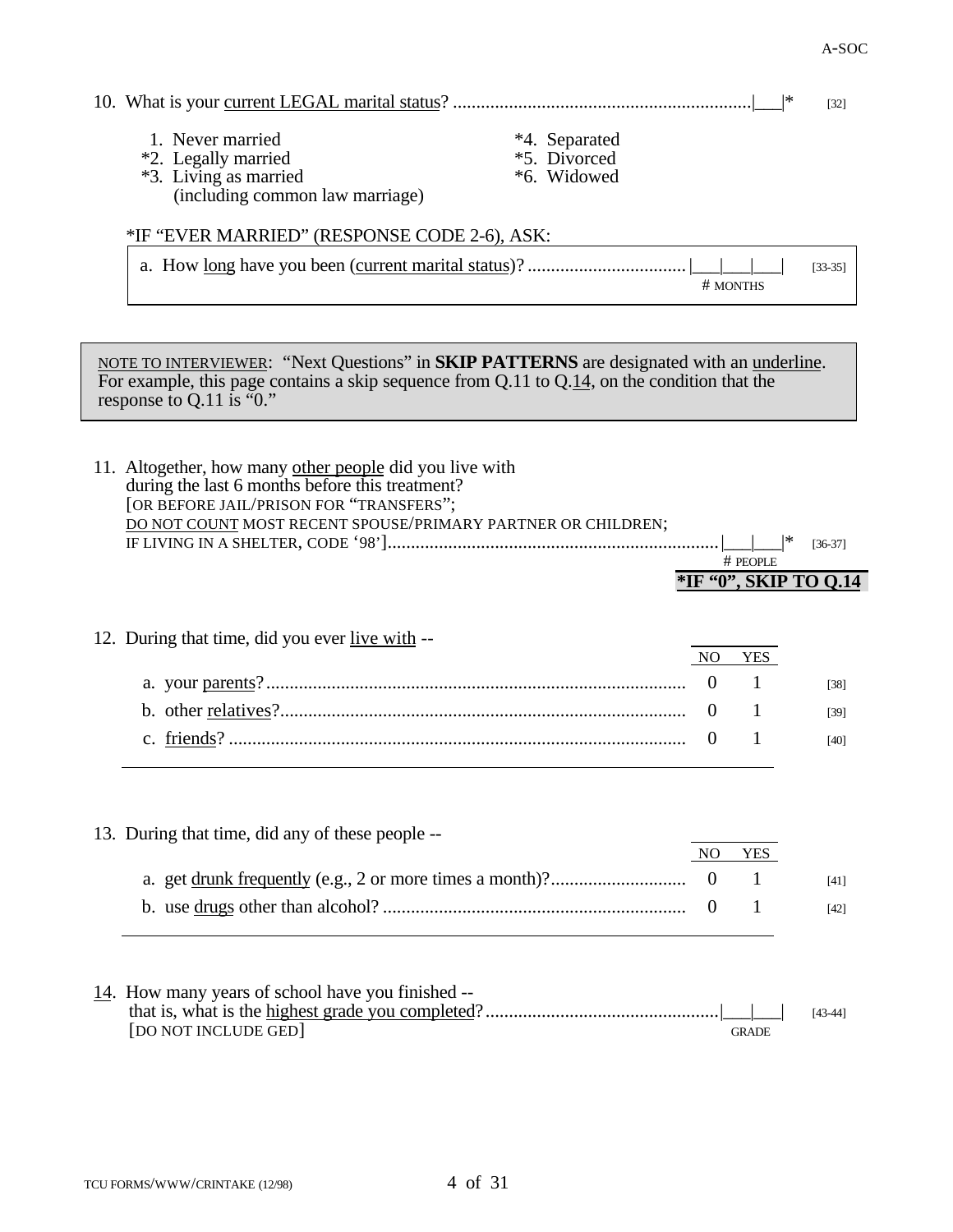| 15. Have you $-$                         |            |        |
|------------------------------------------|------------|--------|
|                                          | <b>YES</b> |        |
|                                          |            | [45]   |
|                                          |            | $[46]$ |
| IF "GRADUATED HIGH SCHOOL", SKIP TO 0.16 |            |        |
| $c$ Have you completed your $GED?$       |            | FAT1   |

|                                          |  | [47] |
|------------------------------------------|--|------|
| d. Are you currently working on your GED |  | [48] |
|                                          |  |      |

16.<sup>a</sup> When you were young and in elementary school (ages 6 to 10), how often did you --

| [USE "ANSWER CARD A"] | <b>NEVER</b> | RARELY | SOME-<br><b>TIMES</b> |                                | OFTEN ALWAYS   |        |
|-----------------------|--------------|--------|-----------------------|--------------------------------|----------------|--------|
|                       |              |        |                       |                                | 4              | $[49]$ |
|                       |              |        |                       |                                |                | $[50]$ |
|                       |              |        |                       |                                |                | $[51]$ |
|                       |              |        |                       | $3 \left( \frac{1}{2} \right)$ | 4              | $[52]$ |
|                       |              |        |                       | $3 \quad \text{ }$             | $\overline{4}$ | $[53]$ |
|                       |              |        |                       | $3 \quad \text{ }$             |                | $[54]$ |
|                       |              |        |                       | $3 \left( \frac{1}{2} \right)$ | 4              | $[55]$ |
|                       |              |        |                       | $3 \left( \frac{1}{2} \right)$ |                | $[56]$ |
|                       |              |        |                       |                                |                | $[57]$ |
|                       |              |        |                       |                                |                |        |

17. When you were in elementary school (ages 6 to 10) were you --

|                                                             | YES |
|-------------------------------------------------------------|-----|
| a. given medication (such as Ritalin) to help you sit still |     |
|                                                             |     |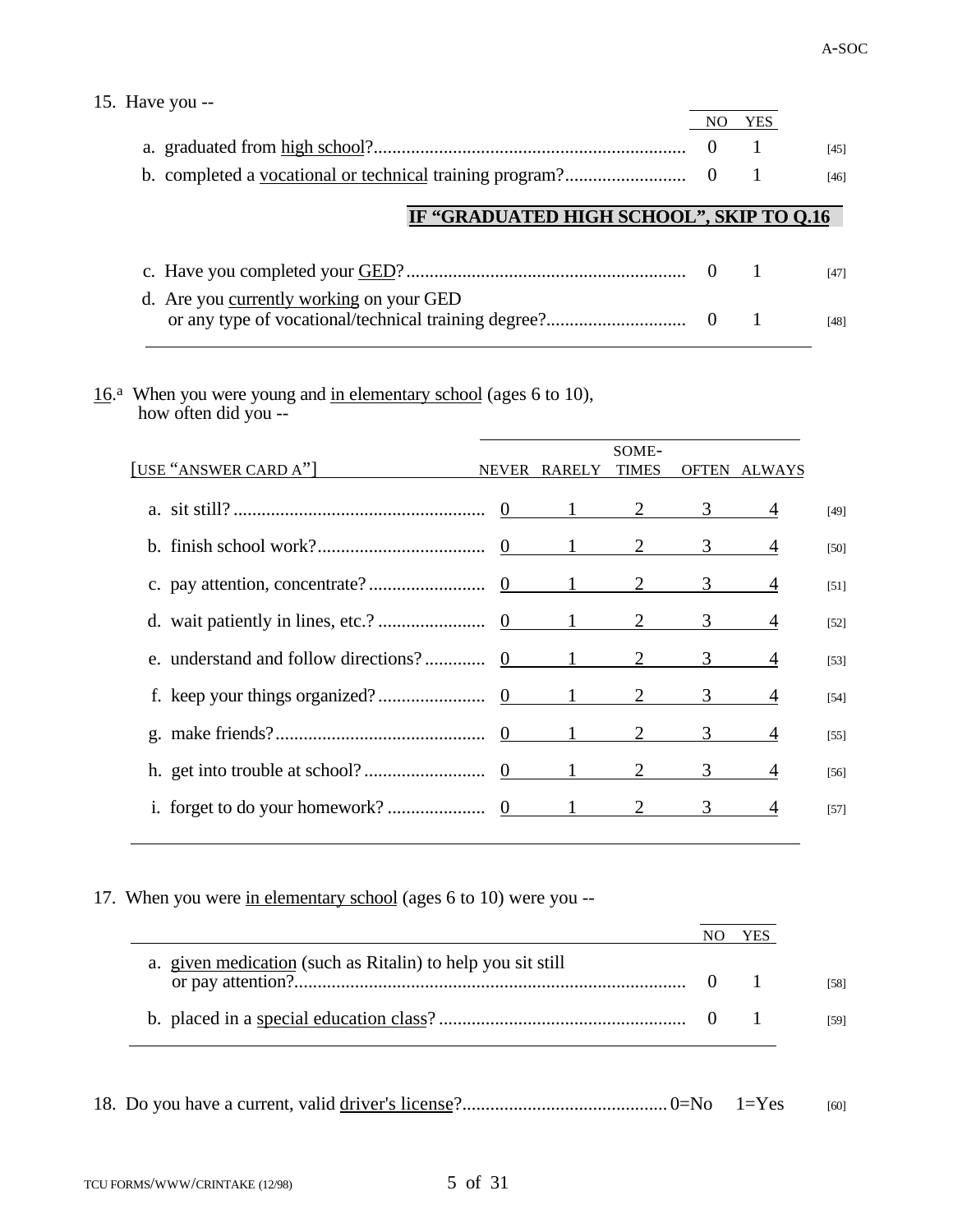# **OCCUPATION CODE LIST**

- (01) Professional or technical (accountant, architect, engineer, lawyer or judge, scientist, doctor, registered nurse, teacher, social worker, writer, entertainer)
- (02) Manager and administrator (office manager, sales manager, school administrator, government official, small business owner)
- (03) Sales (sales representative, insurance agent, real estate broker, bond salesman, sales clerk or other sales people)
- (04) Clerical or office worker (bank teller, bookkeeper, secretary, typist, postal clerk or carrier, ticket agent)
- (05) Craft and kindred (baker, carpenter, electrician, bricklayer, mechanic, machinist, tool and die maker, telephone installer)
- (06) Operative (checker, gas station attendant, shrimper, meat cutter/packer, laundry and dry-cleaning operative, welder, garage worker)
- (07) Transportation equipment operative (bus driver, cab driver or chauffeur, truck driver, deliveryman)
- (08) Nonfarm laborer (construction, freight handler, sanitation worker)
- (09) Private household worker (maid, butler, cook)
- (10) Service worker (cook, waiter, barber, janitor, practical nurse, beautician, police officer, fireman)
- (11) Farmer and farm manager
- (12) Farm laborer (foreman, picker)
- (20) Military service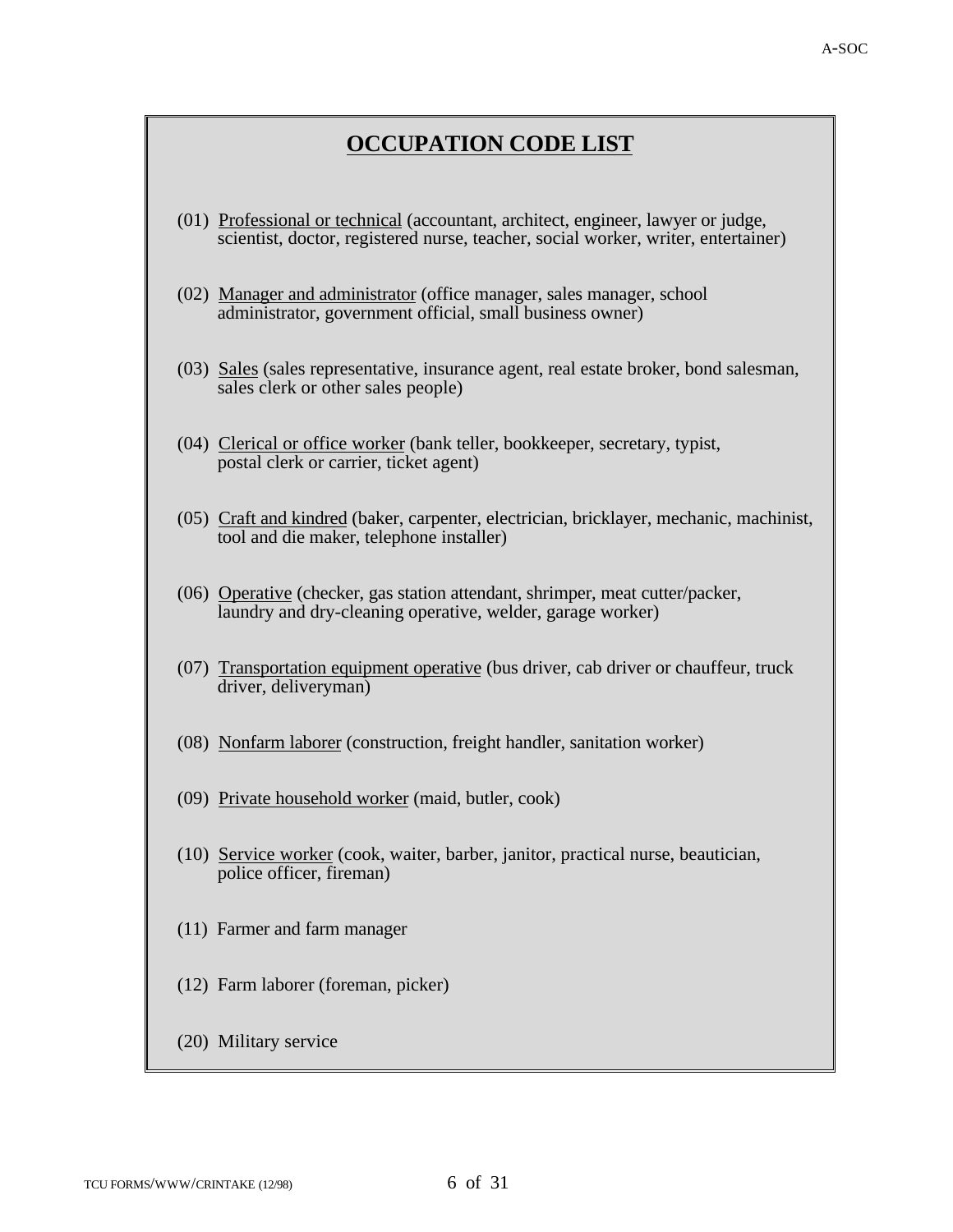- 19. Have you held a job anytime during the last 6 months before this treatment? ...............| \* [61] [OR BEFORE JAIL/PRISON FOR "TRANSFERS"]
	- 1. Not in labor force--homemaker, student, disabled, in jail, etc.
	- 2. No, could not find a job or did not try
	- \*3. Yes, usually at odd jobs (occasional or irregular work)
	- \*4. Yes, usually at part-time jobs (under 35 hours per week)
	- \*5. Yes, usually full-time at a steady job (35 hours or more per week)

# \*IF "YES" (RESPONSE CODE 3, 4, OR 5), ASK:

|                                                                                                                                                                                         | [62]        |
|-----------------------------------------------------------------------------------------------------------------------------------------------------------------------------------------|-------------|
| 1. No<br>*2. Yes, working at odd jobs<br>*3. Yes, working part-time at a steady job (under 35 hours per week)<br>*4. Yes, working full-time at a steady job (35 hours or more per week) |             |
| # MONTHS                                                                                                                                                                                | $[63-64]$   |
| c. How many days did you work in the last 30 days before<br>this treatment started? [OR BEFORE JAIL/PRISON FOR "TRANSFERS"]<br># DAYS                                                   | $[65 - 66]$ |
| d. Altogether, <u>how many jobs</u> (i.e., different employers)<br>$#$ JOBS                                                                                                             | $[67-68]$   |
| e. What kind of work did you usually do?<br>[PROBE TO CODE OCCUPATION -- RECORD CLIENT'S ACTUAL WORDS]:<br>What was your job called? What were some of your duties?                     |             |
| Where did you work?<br>NAME OF COMPANY<br><b>CODE</b>                                                                                                                                   | $[69-70]$   |
| f. On the average, how many days per week did you work<br># DAYS                                                                                                                        | $[71]$      |
| $#$ HOURS                                                                                                                                                                               | $[72 - 73]$ |
| h. About how much take-home pay did you usually earn each week?<br>[PROBE: IS THAT PER WEEK? IF PAY WAS IRREGULAR,<br>RECORD AMOUNT VERBATIM AND                                        |             |
| <b>WEEKLY INCOME</b>                                                                                                                                                                    | $[74-77]$   |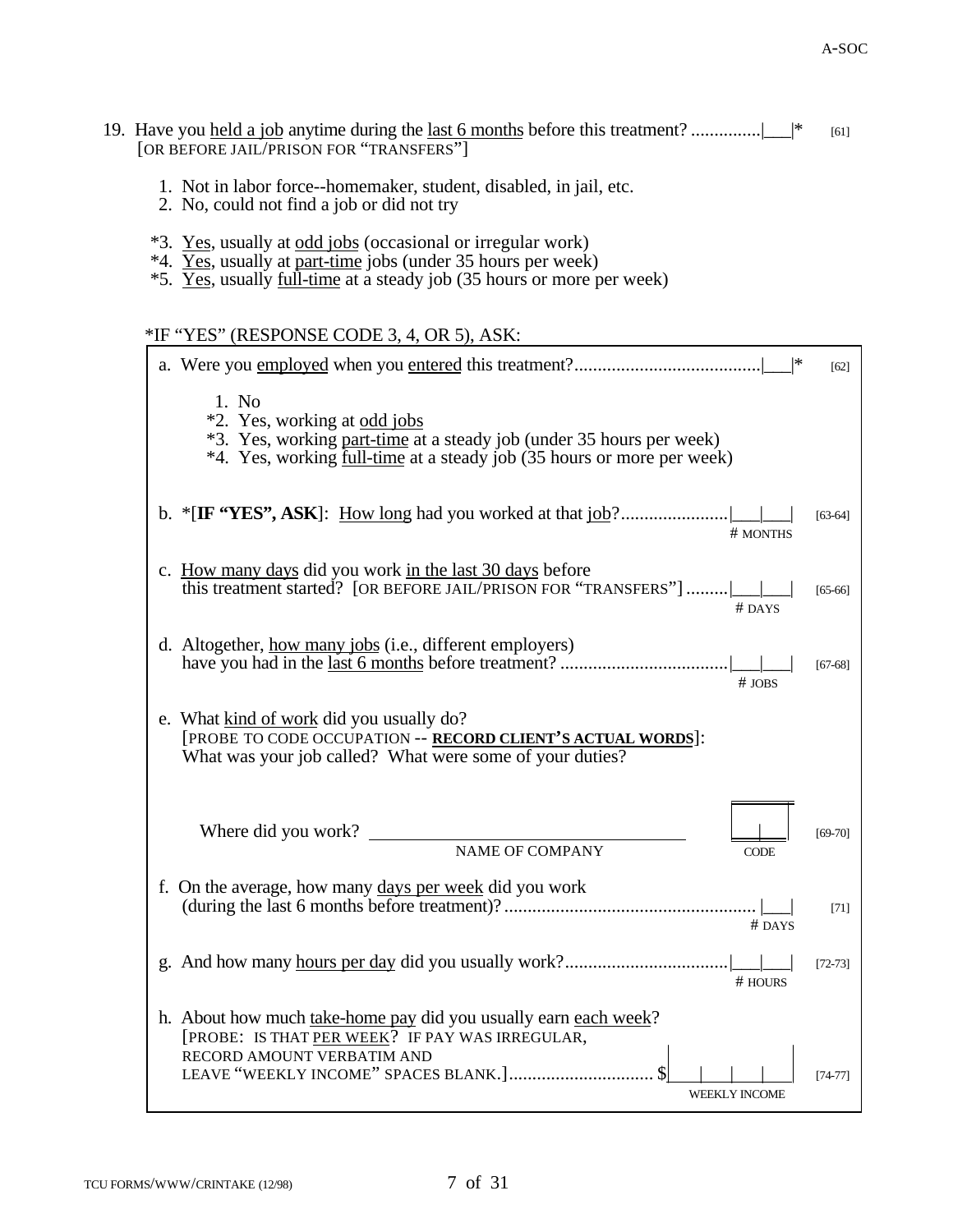#### A-SOC

- 20. What is the <u>longest time</u> you have ever worked for the <u>same employer</u>? .........  $\boxed{\phantom{\cdot} \phantom{\cdot} \phantom{\cdot} \phantom{\cdot} \phantom{\cdot} \phantom{\cdot} \phantom{\cdot} \phantom{\cdot} \phantom{\cdot} \phantom{\cdot} \phantom{\cdot} \phantom{\cdot} \phantom{\cdot} \phantom{\cdot} \phantom{\cdot} \phantom{\cdot} \phantom{\cdot} \phantom{\cdot} \phantom{\cdot} \phantom{\cdot} \phantom{\cdot} \phantom{\cdot$ # MONTHS
- 21. What were **all** the different sources of financial support you had during the last 6 months before entering this treatment? [OR BEFORE JAIL/PRISON FOR "TRANSFERS"] In how many of those months did you get any money, food, shelter, etc. from --

|                                                                       | $[16]$ |
|-----------------------------------------------------------------------|--------|
|                                                                       | $[17]$ |
| (3) a <u>sexual partner</u> (other than a spouse) or a $friend?\dots$ | $[18]$ |
|                                                                       | $[19]$ |
|                                                                       | $[20]$ |
| (6) welfare or public assistance (food stamps,                        | $[21]$ |
|                                                                       | $[22]$ |
|                                                                       | $[23]$ |
|                                                                       | $[24]$ |
| # MONTHS                                                              | $[25]$ |

| 22. Which one of these was your major (or largest) source of support<br>CODE# | $[26-27]$          |
|-------------------------------------------------------------------------------|--------------------|
| *IF "YES", ASK:                                                               | $\lceil 28 \rceil$ |
| # MONTHS                                                                      | $[29-30]$          |
| $l = Yes$                                                                     | [31]               |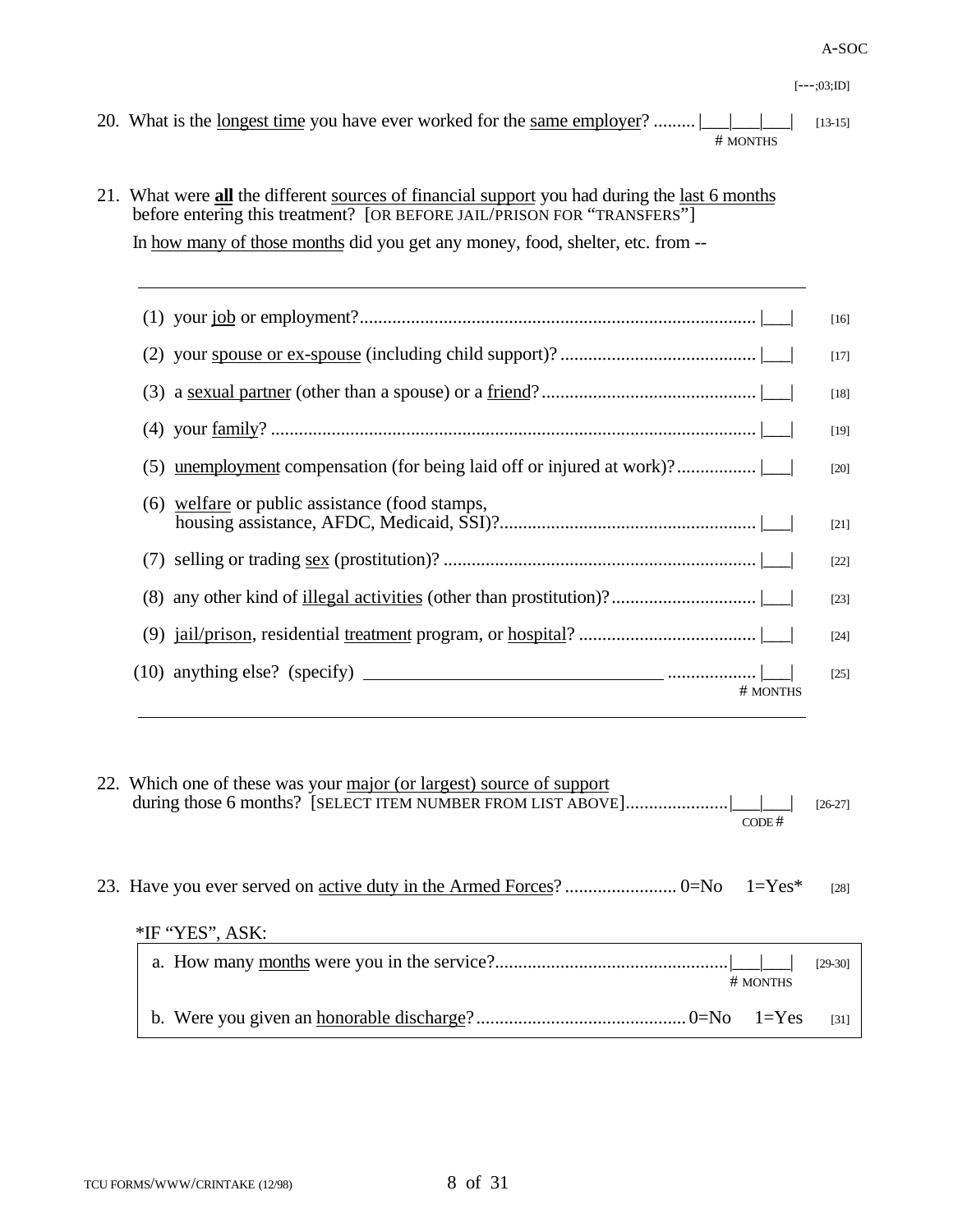## **PART B: FAMILY BACKGROUND**

#### **Next, I want to get some information about your FAMILY BACKGROUND and relations. First, let me ask some things about your parents**.

| 1. Are your natural (biological) <b>PARENTS</b> currently alive?MOTHER: $0=N_0$ 1=Yes 7=?                      | [32]               |
|----------------------------------------------------------------------------------------------------------------|--------------------|
| FATHER: $0=N_0$ 1=Yes 7=?                                                                                      | $[33]$             |
| [IF NEVER LIVED TOGETHER "AS MARRIED", CIRCLE "YES"]<br>$*IF$ "YES", ASK:                                      | $\lceil 34 \rceil$ |
| a. How old were you when your parents got a divorce (or separated)?<br>[IF BEFORE AGE 1, CODE " $01$ "]<br>AGE | $[35-36]$          |
| b. While living with your parents or stepparents,<br># TIMES                                                   | $[37-38]$          |

3. Which adults from the following list usually lived with you during the time you were  $\frac{\text{ages } 1 \text{ to } 6, 7 \text{ to } 12, \text{ and } 13 \text{ to } 17?$ 

At each of these periods of your life, did you usually live with your --

| ASK FOR ALL ADULTS LIVING                                                         | $(1)$ Age 1 to 6?<br>$(pre-school$<br>years) |     |        | $(2)$ Age 7 to 12?<br>(early school)<br>years) |     |        | (3) Age 13 to 17?<br>(teen-age<br>years) |            |        |
|-----------------------------------------------------------------------------------|----------------------------------------------|-----|--------|------------------------------------------------|-----|--------|------------------------------------------|------------|--------|
| IN HOME AT EACH AGE                                                               | NO.                                          | YES |        | NO.                                            | YES |        | NO.                                      | <b>YES</b> |        |
|                                                                                   |                                              |     | $[39]$ | $\theta$                                       | 1   | $[45]$ | $\theta$                                 | 1          | $[51]$ |
| $[\mathbf{IF} \cdot \mathbf{NO}$ <sup>*</sup> , ASK--stepmother <sup>?</sup> ]  0 |                                              |     | $[40]$ | $\theta$                                       | 1   | $[46]$ | $\theta$                                 | 1          | $[52]$ |
|                                                                                   |                                              |     | [41]   | $\Omega$                                       |     | $[47]$ | $\theta$                                 | 1          | $[53]$ |
| $[\mathbf{IF} \text{ 'NO'}], \mathbf{ASK}\text{-stepfather?}] \dots 0$            |                                              |     | $[42]$ | $\Omega$                                       |     | $[48]$ | $\Omega$                                 | 1          | [54]   |
|                                                                                   |                                              |     | $[43]$ | $\Omega$                                       |     | [49]   | $\overline{0}$                           |            | [55]   |
| (including foster parents)                                                        |                                              |     | $[44]$ | $\theta$                                       |     | [50]   | $\overline{0}$                           |            | $[56]$ |

4. While you were growing up, how often did you usually go to church or religious services?

| 0. Never         | 1. A few     | 2. Once or twice | 3. Every week   | $[57]$ |
|------------------|--------------|------------------|-----------------|--------|
| (or very seldom) | times a year | a month          | (or more often) |        |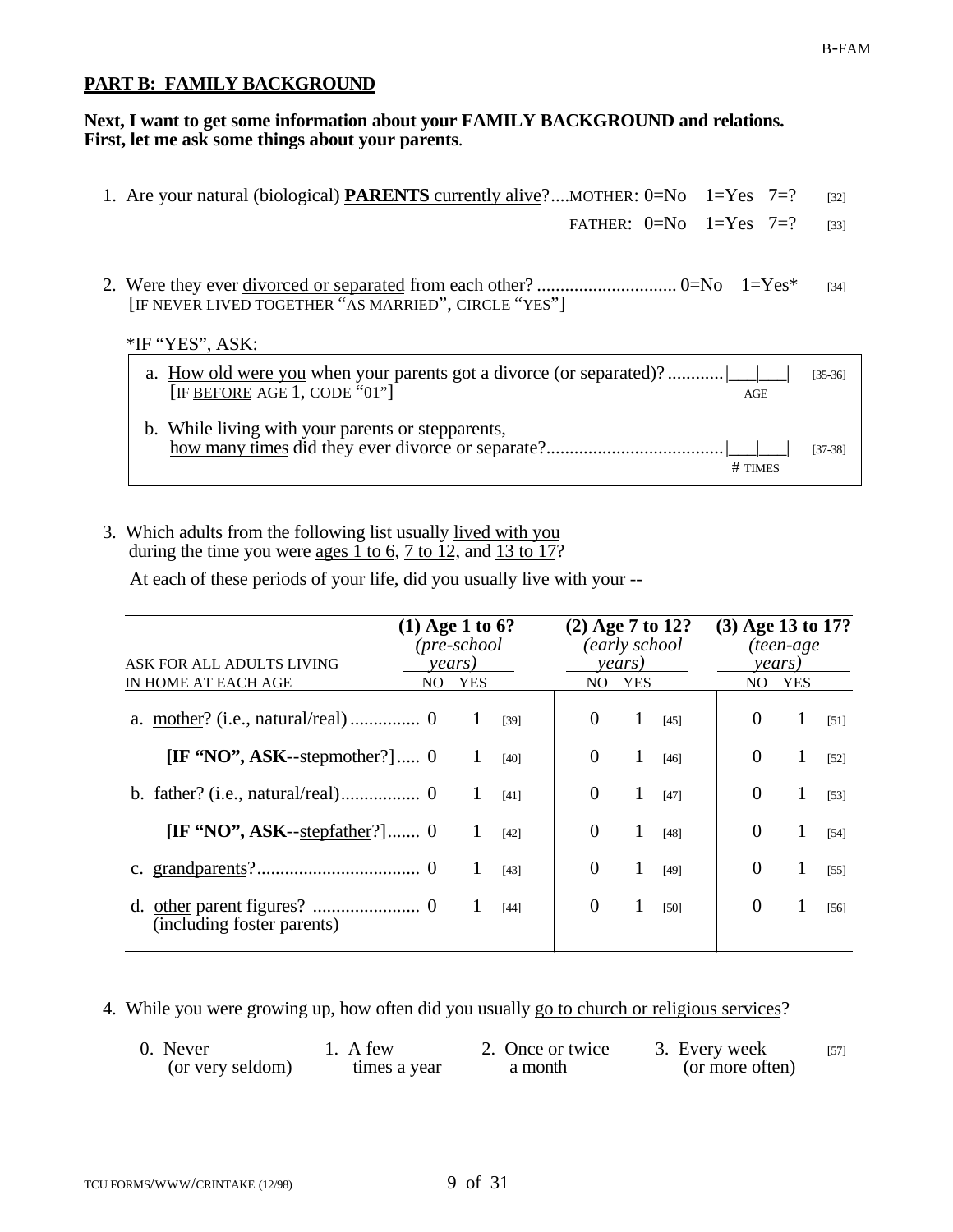#### 5.<sup>a</sup> What were your mother and father like while you were growing up? [**OR IDENTIFY OTHER PARENTAL FIGURES FOR MOTHER AND FATHER**]

Using answers from this card, how often would you say your (mother/father) --

| USE "ANSWER CARD A" -- ASK<br>"MOTHER", THEN "FATHER" |                | <u>(1) MOTHER (NATURAL/STEP)</u><br>NEVER ALWAYS |                |   |                |        |                |              | <u>(2) FATHER (NATURAL/STEP)</u><br>NEVER ALWAYS |   |                          |                         |
|-------------------------------------------------------|----------------|--------------------------------------------------|----------------|---|----------------|--------|----------------|--------------|--------------------------------------------------|---|--------------------------|-------------------------|
|                                                       |                |                                                  |                |   |                |        |                |              |                                                  |   |                          |                         |
|                                                       | $\theta$       | 1                                                | $\overline{2}$ | 3 | $\overline{4}$ | $[58]$ | $\overline{0}$ | 1            | $\overline{2}$                                   | 3 | 4                        | $[--;04;$ ID]<br>$[13]$ |
| b. supported your family                              | $\theta$       | 1                                                | $\overline{2}$ | 3 | $\overline{4}$ | [59]   | $\overline{0}$ | 1            | $\overline{2}$                                   | 3 | 4                        | $[14]$                  |
| c. spent enough time                                  | $\overline{0}$ | 1                                                | $\overline{2}$ | 3 | $\overline{4}$ | [60]   | $\overline{0}$ | $\mathbf{1}$ | $\overline{2}$                                   | 3 | 4                        | $[15]$                  |
| d. yelled at you or<br>had loud arguments             | $\Omega$       | $\mathbf{1}$                                     | $\overline{2}$ | 3 | $\overline{4}$ | [61]   | $\overline{0}$ | 1            | 2                                                | 3 | 4                        | $[16]$                  |
| e. hit or spanked you                                 | $\overline{0}$ | $\mathbf{1}$                                     | $\overline{2}$ | 3 | $\overline{4}$ | [62]   | $\overline{0}$ | $\mathbf{1}$ | $\overline{2}$                                   | 3 | 4                        | $[17]$                  |
| f. made you engage in<br>sexual acts against          | $\Omega$       | 1                                                | $\overline{2}$ | 3 | $\overline{4}$ | [63]   | $\overline{0}$ | 1            |                                                  | 3 | 4                        | $[18]$                  |
|                                                       | $\Omega$       | 1                                                | $\overline{2}$ | 3 | $\overline{4}$ | [64]   | $\overline{0}$ | 1            | $\overline{2}$                                   | 3 | 4                        | $[19]$                  |
| h. used other drugs?                                  | $\Omega$       | 1                                                | $\overline{2}$ | 3 | $\overline{4}$ | [65]   | $\overline{0}$ | 1            | $\overline{2}$                                   | 3 | 4                        | [20]                    |
| i. did things                                         | $\theta$       | $\mathbf{1}$                                     | $\overline{2}$ | 3 | $\overline{4}$ | [66]   | $\overline{0}$ | $\mathbf{1}$ | $\overline{2}$                                   | 3 | $\overline{4}$           | $[21]$                  |
| j. spent time in jail or                              | $\overline{0}$ | 1                                                | $\overline{2}$ | 3 | $\overline{4}$ | [67]   | $\theta$       | 1            | $\overline{2}$                                   | 3 | 4                        | $[22]$                  |
|                                                       | $\Omega$       | 1                                                | $\overline{2}$ | 3 | $\overline{4}$ | [68]   | $\overline{0}$ | 1            | $\overline{2}$                                   | 3 | $\overline{\mathcal{A}}$ | $[23]$                  |
| 1. was a very good parent?                            | $\Omega$       | $\mathbf{1}$                                     | $\overline{2}$ | 3 | 4              | [69]   | $\overline{0}$ | 1            | $\overline{2}$                                   | 3 | $\overline{4}$           | [24]                    |
|                                                       | $\overline{0}$ | $\mathbf{1}$                                     | $\overline{2}$ | 3 | $\overline{4}$ | $[70]$ | $\overline{0}$ | $\mathbf{1}$ | $\overline{2}$                                   | 3 | 4                        | $[25]$                  |
|                                                       |                |                                                  |                |   |                |        |                |              |                                                  |   |                          |                         |

6. Besides you, how many other children were in your family?................................ |\_\_\_|\_\_\_|\* [26-27] [DO NOT INCLUDE "SELF"] # CHILDREN

## \*IF "1" OR MORE, ASK:

| a. How many of them were your -- | $[28-29]$ |
|----------------------------------|-----------|
|                                  | $[30-31]$ |
|                                  | $[32-33]$ |
|                                  | $[34-35]$ |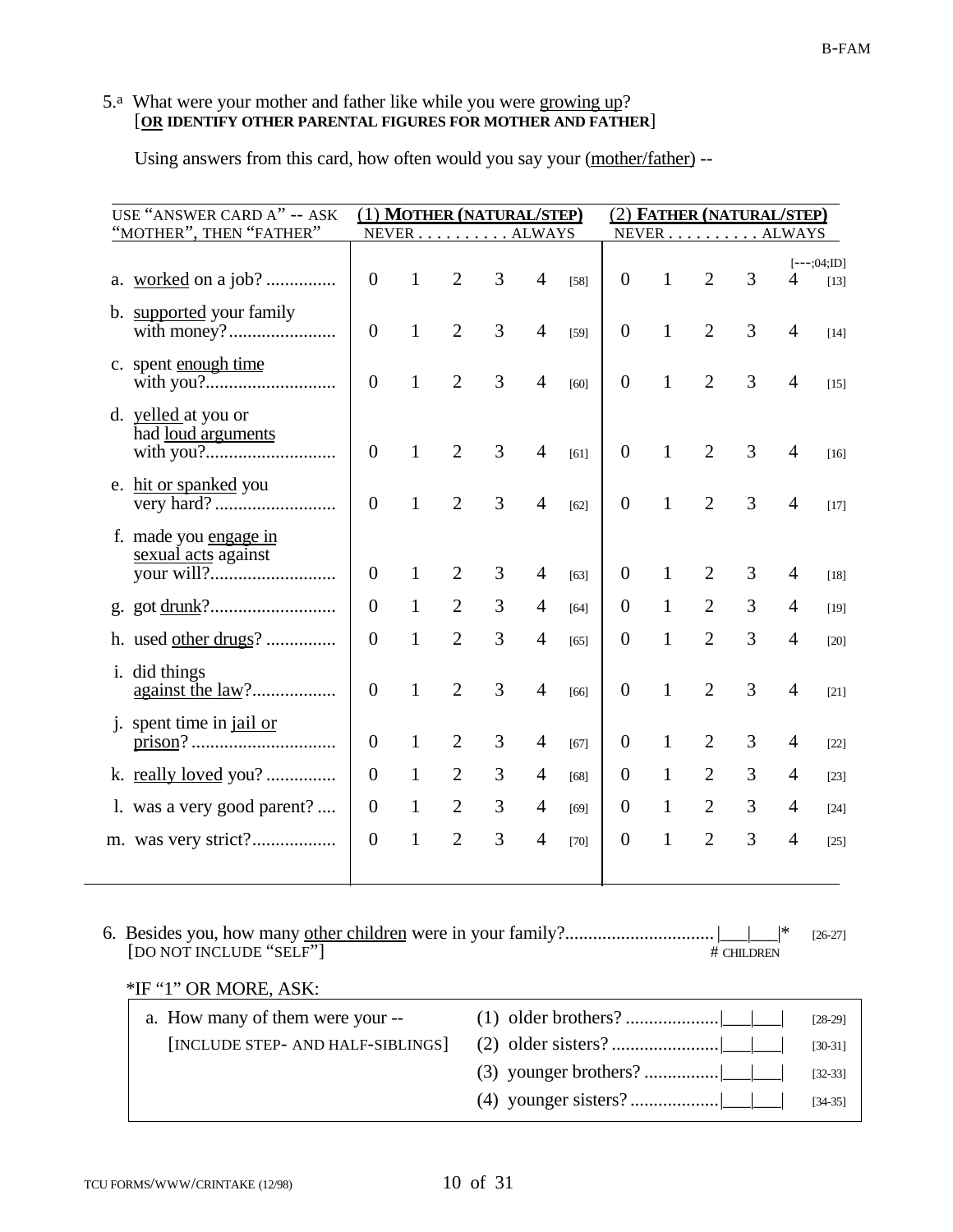**I would like to get some information now about your family -- that is, parents, brothers/sisters, grandparents, aunts/uncles -- and your RELATIONSHIPS with them during the last 6 months before starting this treatment.** [OR BEFORE JAIL/PRISON FOR "TRANSFERS"]

| 7. How many of your family members did you usually stay in touch with      |           | $[36-37]$ |
|----------------------------------------------------------------------------|-----------|-----------|
| 8. And about how many hours each day (on average) did you usually spend in | HOURS/DAY | $[38-39]$ |

9.<sup>a</sup> What were your relationships with them like during those months? Use this card and tell me how often you --

|                                  |                |               | SOME-                       |              |                |        |
|----------------------------------|----------------|---------------|-----------------------------|--------------|----------------|--------|
| [USE "ANSWER CARD A"]            | <b>NEVER</b>   | <b>RARELY</b> | <b>TIMES</b>                | <b>OFTEN</b> | ALWAYS         |        |
|                                  |                | 1             | $\overline{2}$              | 3            | $\overline{4}$ | [40]   |
|                                  | 0              | 1             | $\overline{2}$              | 3            | 4              | [41]   |
|                                  | $\theta$       | 1             | $\overline{2}$              | 3            | 4              | $[42]$ |
|                                  |                | 1             | $\overline{2}$              | 3            | 4              | $[43]$ |
|                                  |                | 1             | $\overline{2}$              | 3            | 4              | $[44]$ |
| had serious talks about<br>f     | $\theta$       | 1             | $\overline{2}$              | 3            | $\overline{4}$ | $[45]$ |
|                                  |                | 1             | $\overline{2}$              | 3            | 4              | $[46]$ |
| h. got blamed or fussed at about |                | 1             | $\overline{2}$              | 3            | 4              | $[47]$ |
|                                  | $\overline{0}$ |               | $\mathcal{D}_{\mathcal{L}}$ | 3            | 4              | $[48]$ |
|                                  | $\theta$       | 1             | $\overline{2}$              | 3            | 4              | $[49]$ |

10. How often did you get money, food, shelter, or other help from your family in the last 6 months before entering treatment? [OR BEFORE JAIL/PRISON FOR "TRANSFERS"]

| 0. Never         | 1. A few | 2. Once or twice | 3. Every week   | [50] |
|------------------|----------|------------------|-----------------|------|
| (or very seldom) | times    | a month          | (or more often) |      |

11. And how often did you go to church or religious services during those months? Was it --

| 0. Never         | 1. A few | 2. Once or twice | 3. Every week   | $[51]$ |
|------------------|----------|------------------|-----------------|--------|
| (or very seldom) | times    | a month          | (or more often) |        |

|          |           | 12. <sup>a</sup> How often do you feel that religion is really important in your life? [USE "ANSWER CARD A"] |          |           |        |
|----------|-----------|--------------------------------------------------------------------------------------------------------------|----------|-----------|--------|
| 0. Never | 1. Rarely | 2. Sometimes                                                                                                 | 3. Often | 4. Always | $[52]$ |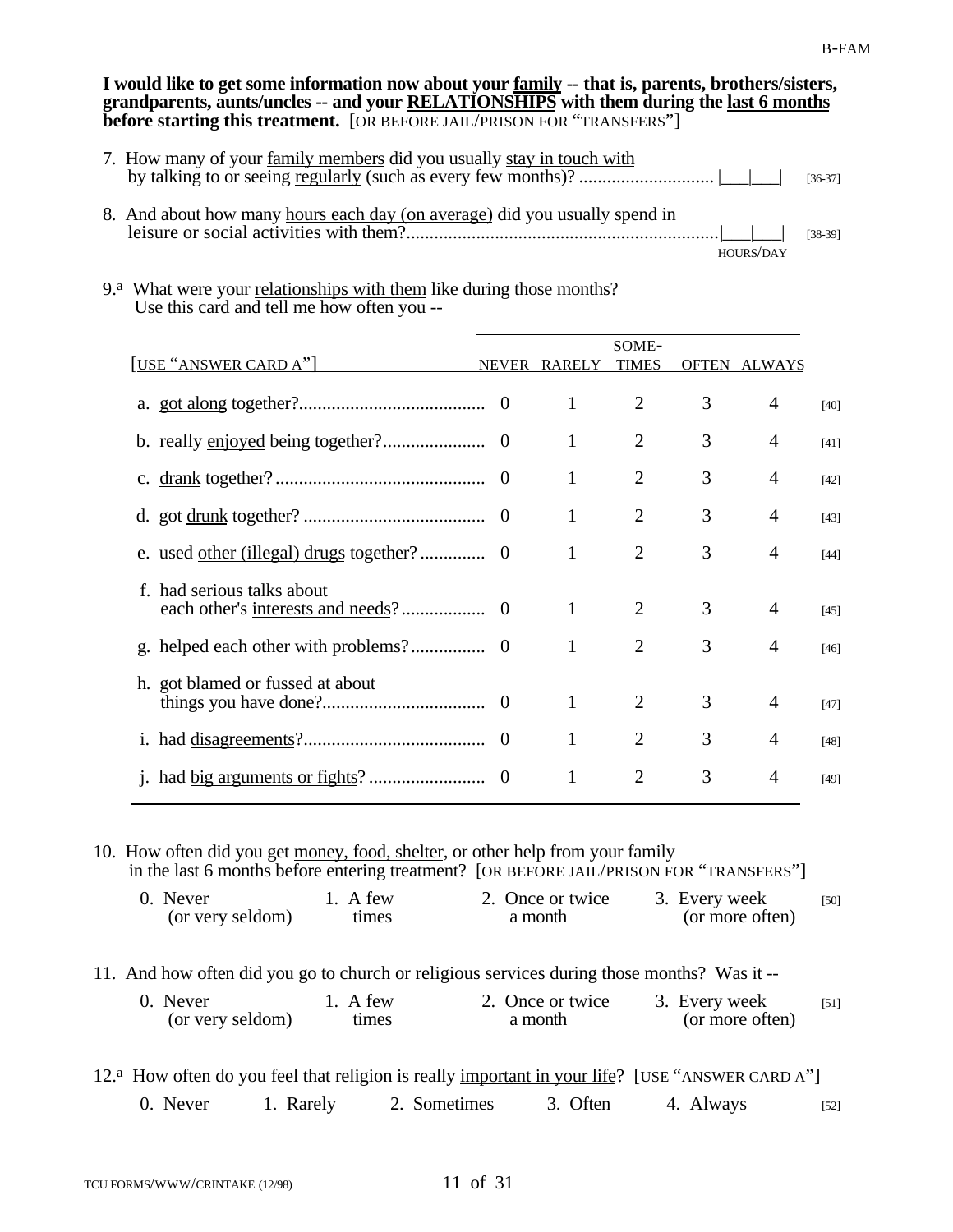# **PART C: PEER RELATIONS**

#### **Now I want to ask a few questions about the FRIENDS you had during the 6 months before you entered this treatment. [OR BEFORE JAIL/PRISON FOR "TRANSFERS"]**

| 1. About how many different <b>friends</b> did you have during those months --    |               |           |
|-----------------------------------------------------------------------------------|---------------|-----------|
| that is, people with whom you regularly hung out or spent your <u>free time</u> ? |               | $[53-54]$ |
|                                                                                   | $#$ FRIENDS   |           |
| *IF "1" OR MORE, ASK:                                                             |               |           |
| a. How many of them do you consider to be "close friends" --                      |               |           |
|                                                                                   |               | $[55-56]$ |
|                                                                                   | <b>NUMBER</b> |           |
|                                                                                   |               | $[57-58]$ |
|                                                                                   | <b>NUMBER</b> |           |
| c. And how many of them do you think would still                                  |               |           |
|                                                                                   |               | $[59-60]$ |
|                                                                                   | <b>NUMBER</b> |           |
|                                                                                   |               |           |

2.<sup>a</sup> Describe your friends and the people you usually spent your time with during those 6 months. Use the card and tell me, in general, how often did they --

|                                                  |              |               | SOME-          |              |                |        |
|--------------------------------------------------|--------------|---------------|----------------|--------------|----------------|--------|
| [USE "ANSWER CARD A"]                            | <b>NEVER</b> | <b>RARELY</b> | TIMES          | <b>OFTEN</b> | <b>ALWAYS</b>  |        |
|                                                  |              | 1             | $\overline{2}$ | 3            | 4              | [61]   |
|                                                  |              | 1             | $\overline{2}$ | 3            | $\overline{A}$ | [62]   |
|                                                  |              | 1             | $\overline{2}$ | 3            | 4              | [63]   |
|                                                  |              | 1             | $\overline{2}$ | 3            | $\overline{4}$ | [64]   |
|                                                  |              | 1             | $\overline{2}$ | 3            | 4              | [65]   |
| get into <u>loud arguments or fights</u> ?<br>f. | 0            |               | $\overline{2}$ | 3            | $\overline{4}$ | [66]   |
| g.                                               |              | 1             | $\overline{2}$ | 3            | $\overline{4}$ | [67]   |
|                                                  |              | 1             | $\overline{2}$ | 3            | 4              | [68]   |
| 1 <sup>1</sup>                                   | $\Omega$     |               | $\overline{2}$ | 3            | $\overline{A}$ | [69]   |
| $\mathbf{1}$ .                                   |              | 1             | $\overline{2}$ | 3            | $\overline{4}$ | [70]   |
| k.                                               |              | 1             | $\overline{2}$ | 3            | 4              | [71]   |
| 1. get arrested or have problems                 | $\Omega$     | 1             | $\overline{2}$ | 3            | 4              | $[72]$ |

3. How many **HOURS** each week (on average) did you generally spend with friends while <u>doing drugs or involved in crime-related activities</u>?.......... |\_\_\_|\_\_\_| [73-75] HOURS/WEEK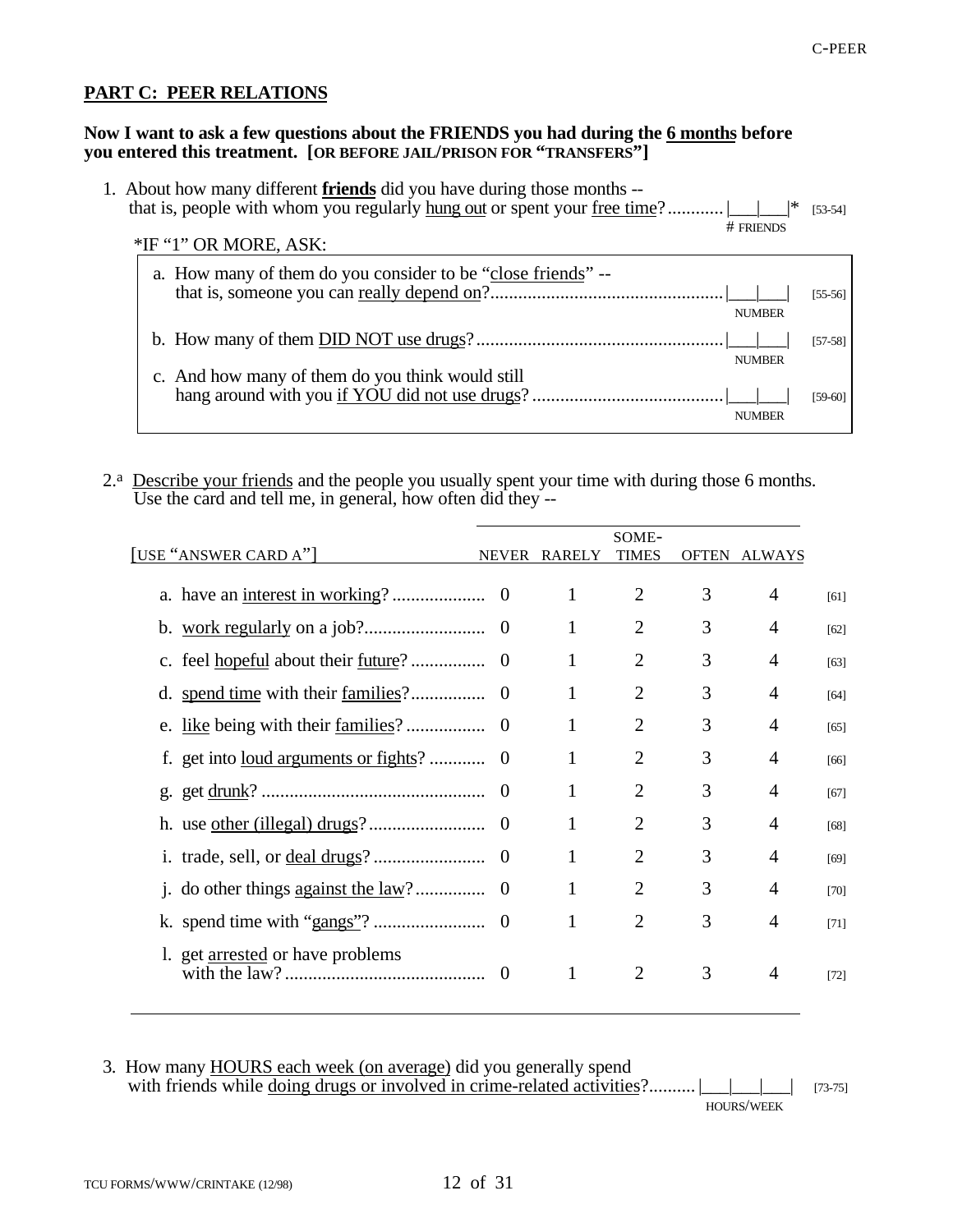# 4.<sup>a</sup> How often would you say that you had <u>friends</u> who -- [---;05;ID]  $\overline{a}$ [USE "ANSWER CARD A"] NEVER RARELY TIMES OFTEN ALWAYS

d. asked for your advice

|                                      |                                                                                                                                                                                                       |                                       |                             |                                                                                                                                                                         |            | $[17]$                                                                                                                                                                                                            |
|--------------------------------------|-------------------------------------------------------------------------------------------------------------------------------------------------------------------------------------------------------|---------------------------------------|-----------------------------|-------------------------------------------------------------------------------------------------------------------------------------------------------------------------|------------|-------------------------------------------------------------------------------------------------------------------------------------------------------------------------------------------------------------------|
|                                      |                                                                                                                                                                                                       | 1                                     | $\overline{2}$              | 3                                                                                                                                                                       | 4          | $[18]$                                                                                                                                                                                                            |
| g. did things that could get them    |                                                                                                                                                                                                       |                                       |                             |                                                                                                                                                                         |            |                                                                                                                                                                                                                   |
|                                      | $\overline{0}$                                                                                                                                                                                        | 1                                     | $\overline{2}$              | 3                                                                                                                                                                       | 4          | $[19]$                                                                                                                                                                                                            |
|                                      | $\overline{0}$                                                                                                                                                                                        | 1                                     | $\overline{2}$              | 3                                                                                                                                                                       | 4          | $[20]$                                                                                                                                                                                                            |
|                                      |                                                                                                                                                                                                       |                                       |                             |                                                                                                                                                                         |            |                                                                                                                                                                                                                   |
|                                      |                                                                                                                                                                                                       | 1                                     |                             |                                                                                                                                                                         | 4          | $[21]$                                                                                                                                                                                                            |
|                                      |                                                                                                                                                                                                       | 1                                     | $\overline{2}$              | 3                                                                                                                                                                       | 4          | $[22]$                                                                                                                                                                                                            |
| $1.$ A few<br>times                  |                                                                                                                                                                                                       |                                       |                             |                                                                                                                                                                         |            | $[23]$                                                                                                                                                                                                            |
|                                      |                                                                                                                                                                                                       |                                       |                             |                                                                                                                                                                         |            |                                                                                                                                                                                                                   |
|                                      |                                                                                                                                                                                                       |                                       |                             |                                                                                                                                                                         |            | $[24-25]$                                                                                                                                                                                                         |
| [DO NOT INCLUDE GAMBLING ACTIVITIES] |                                                                                                                                                                                                       |                                       |                             |                                                                                                                                                                         |            | $[26-27]$                                                                                                                                                                                                         |
|                                      |                                                                                                                                                                                                       |                                       |                             |                                                                                                                                                                         |            | $[28-29]$                                                                                                                                                                                                         |
|                                      |                                                                                                                                                                                                       |                                       |                             |                                                                                                                                                                         |            | $[30-31]$                                                                                                                                                                                                         |
|                                      |                                                                                                                                                                                                       |                                       |                             |                                                                                                                                                                         |            | $[32-33]$                                                                                                                                                                                                         |
|                                      |                                                                                                                                                                                                       |                                       |                             |                                                                                                                                                                         |            | $[34-35]$                                                                                                                                                                                                         |
|                                      |                                                                                                                                                                                                       |                                       |                             |                                                                                                                                                                         |            |                                                                                                                                                                                                                   |
|                                      |                                                                                                                                                                                                       |                                       |                             |                                                                                                                                                                         | $1 = Yes*$ | $[36]$                                                                                                                                                                                                            |
|                                      |                                                                                                                                                                                                       |                                       |                             |                                                                                                                                                                         | $1 = Yes$  | $[37]$                                                                                                                                                                                                            |
|                                      |                                                                                                                                                                                                       |                                       |                             |                                                                                                                                                                         |            |                                                                                                                                                                                                                   |
|                                      | i. talked about reasons and ways<br><i>i</i> . thought drug treatment<br>0. Never<br>(or very seldom)<br>f. Anything else? (specify)<br>7. Before entering this treatment program,<br>*IF "YES", ASK: | h. believed drug use caused problems? | 2. Once or twice<br>a month | $\overline{2}$<br>5. How often did you have arguments or fights with any of your friends?<br>6. What did you usually do in your leisure time before entering treatment? | 3          | 3. Every week<br>(or more often)<br>[DO NOT INCLUDE TIME SPENT AT WORK/SCHOOL OR IN DRUG/CRIME RELATED ACTIVITIES]<br>For example, how many HOURS EACH WEEK (on average) did you usually spend --<br># HOURS/WEEK |

a. looked to you as a leader? ......................... 0 1 2 3 4 [13] b. asked to hear your ideas?........................... 0 1 2 3 4 [14] c. laughed at or made fun of you? .................. 0 1 2 3 4 [15]

about their problems?................................ 0 1 2 3 4 [16]

SOME-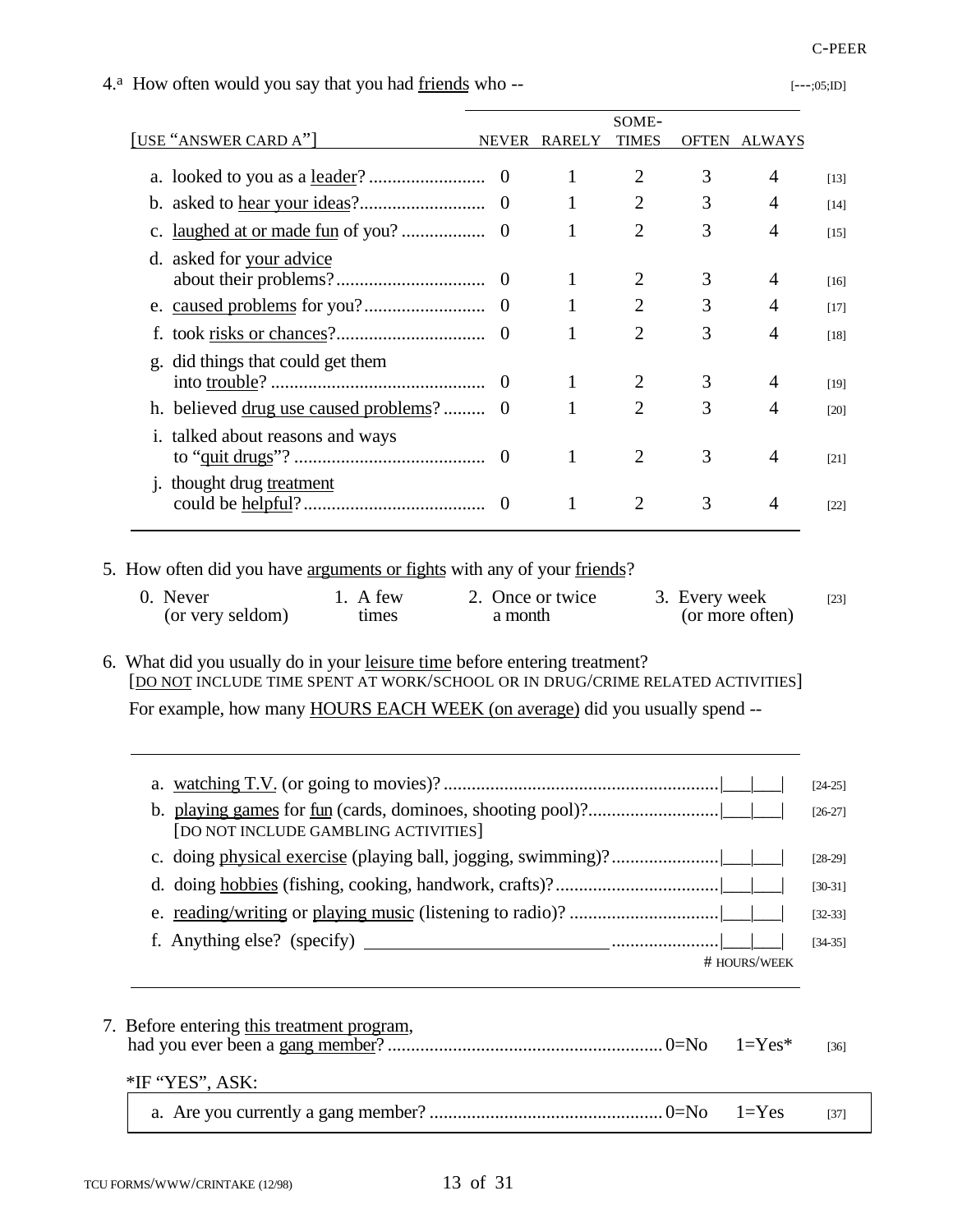#### **PART D. CRIMINAL HISTORY**

# **Tell me about your past ARRESTS -- that is, the number of times and reasons.**

["ARRESTED" MEANS TAKEN INTO CUSTODY OR TO POLICE STATION]

| 1. Altogether, about how many TIMES during your life<br> *<br>$[38-41]$<br># ARRESTS                                                                                                                  |      |
|-------------------------------------------------------------------------------------------------------------------------------------------------------------------------------------------------------|------|
| *IF "1" OR MORE, ASK:                                                                                                                                                                                 |      |
| a. About how many of these arrests were for things you did<br>$[42-45]$<br># ARRESTS                                                                                                                  |      |
| ∣∗<br>$[46-47]$<br>AGE                                                                                                                                                                                |      |
| c. *[IF $\cdot$ 17" OR LESS, ASK:] How many times<br>$[48-51]$<br># ARRESTS                                                                                                                           |      |
| d. <sup>c</sup> [HAND "CRIME CARD" TO RESPONDENT]:<br>Look at this card and tell me how many times you were <b>EVER ARRESTED</b><br>for each of the reasons listed. [RECORD ANSWERS ON "CRIME CHART"] |      |
| 2. What about in the <u>last 6 months</u> before you started this treatment program?<br>[OR BEFORE JAIL/PRISON FOR "TRANSFERS"]                                                                       |      |
| How much of your income or source of support during that time<br>came from some kind of ILLEGAL ACTIVITY?                                                                                             |      |
| 0. None 1. Less 2. About 3. More<br>4. All<br>than half<br>half<br>than half                                                                                                                          | [52] |

3. Altogether, how many TIMES were you arrested during that time?................| || # ARRESTS \*IF "1" OR MORE, ASK:

a.<sup>c</sup> And how many different TIMES in those 6 months were you arrested for each of the reasons listed on this card? [RECORD ANSWERS ON "CRIME CHART"]

#### 4.<sup>c</sup> Now tell me about the last 30 days before entering this treatment. [OR BEFORE JAIL/PRISON FOR "TRANSFERS"]

How many of those 30 DAYS were you involved in any kind of activities that were against the law? The activities we are talking about are listed on the card. .......................................................................................................... |\_\_\_|\_\_\_|\* [56-57]

# DAYS

\*IF "1" OR MORE, ASK:

- a.<sup>c</sup> How many different days (in the last 30 days before treatment) were you involved in each category of illegal activities listed on the card? [RECORD ANSWERS ON "CRIME CHART"]
- 5. How many TIMES in the last 30 days before entering treatment were you arrested? [INCLUDING ARREST THAT LED TO THIS TREATMENT].... |\_\_\_|\_\_\_|\_\_\_| [58-60]

# ARRESTS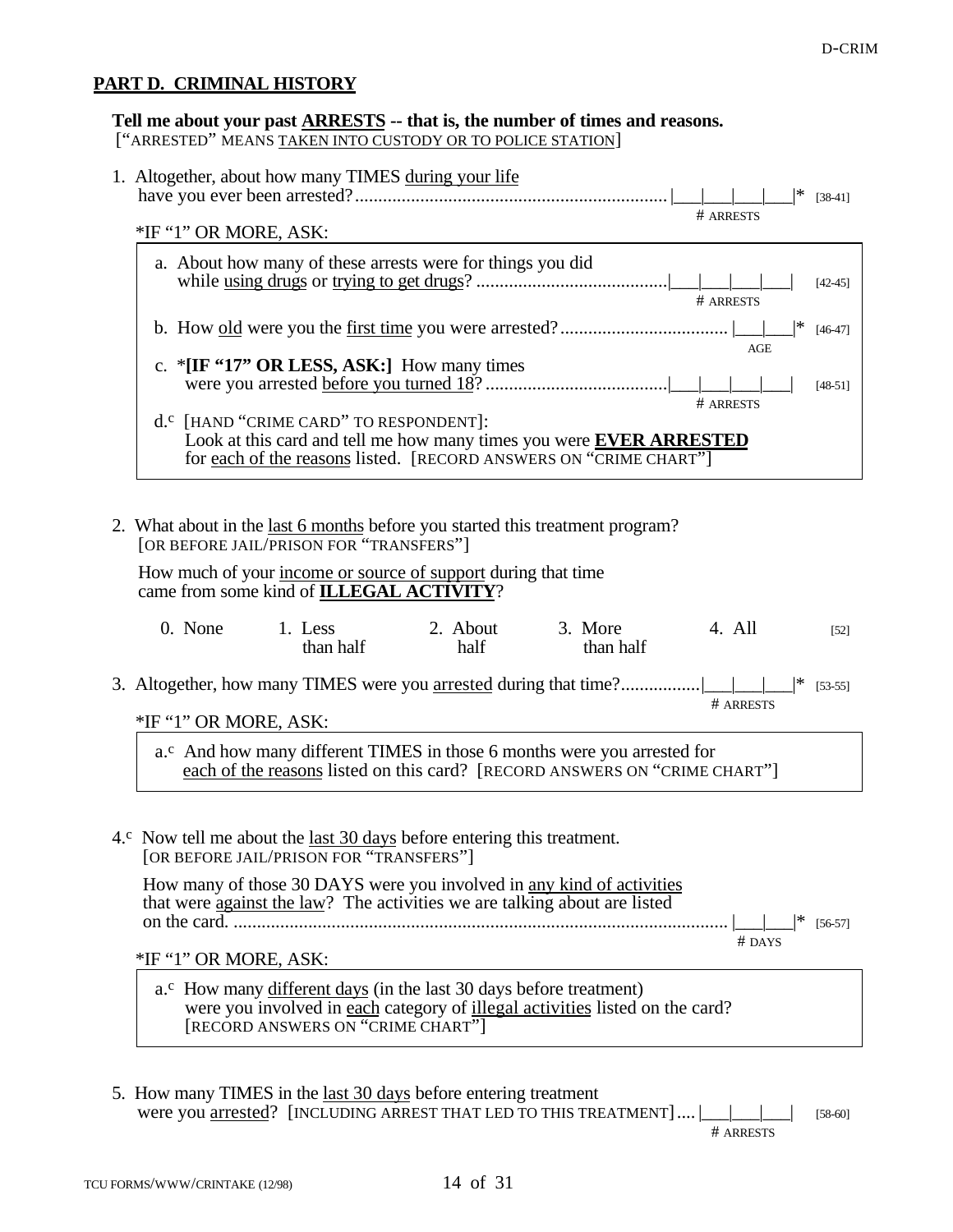| <b>CRIME CHART</b>                                                                                 |                                         |                                         |                                                     |
|----------------------------------------------------------------------------------------------------|-----------------------------------------|-----------------------------------------|-----------------------------------------------------|
| TYPE OF CRIMES                                                                                     | Q1d. TIMES<br>ARRESTED--<br><b>EVER</b> | Q3a. TIMES<br>ARRESTED--<br><b>LAST</b> | Q4a. DAYS OF<br><b>THESE</b><br><b>ACTIVITIES--</b> |
| (AND EXAMPLES OF EACH)                                                                             | (LIFETIME)                              | <b>6 MONTHS</b>                         | <b>LAST 30 DAYS</b>                                 |
| [1]. Public intoxication                                                                           | $[--;06;1D]$<br>$[13-14]$               | $[47-48]$                               | $[--;07;1D]$<br>$[13-14]$                           |
| [2]. DWI from drinking alcohol?                                                                    | $[15-16]$                               | $[49-50]$                               | $[15-16]$                                           |
| [3]. Use of other illegal drugs<br>(possession of drug paraphernalia,                              | $[17-18]$                               | $[51-52]$                               | $[17-18]$                                           |
| [4]. Sale, distribution, or manufacturing<br>of any drugs (not counting drug                       | $[19-20]$                               | $[53-54]$                               | $[19-20]$                                           |
| [5]. Forgery or fraud (writing bad<br>checks, running con games)?                                  | $[21-22]$                               | $[55-56]$                               | $[21-22]$                                           |
| [6]. Fencing or buying/receiving                                                                   | $[23-24]$                               | $[57-58]$                               | $[23-24]$                                           |
|                                                                                                    | $[25-26]$                               | $[59-60]$                               | $[25-26]$                                           |
|                                                                                                    | $[27-28]$                               | $[61-62]$                               | $[27-28]$                                           |
| $[9]$ .                                                                                            | $[29-30]$                               | $[63-64]$                               | $[29-30]$                                           |
| [10]. Other theft (larceny, shoplifting)?                                                          | $[31-32]$                               | $[65 - 66]$                             | $[31-32]$                                           |
| Robbery (armed robbery, mugging)?<br>$[11]$ .                                                      | $[33 - 34]$                             | $[67-68]$                               | $[33-34]$                                           |
| $[12]$ .<br>Violence against other persons<br>(homicide, aggravated<br>assault, kidnapping, etc.)? |                                         |                                         |                                                     |
| [DO NOT INCLUDE "RAPE"]                                                                            | $[35-36]$                               | $[69-70]$                               | $[35-36]$                                           |
| Arson or weapons offenses?<br>$[13]$ .                                                             | $[37-38]$                               | $[71-72]$                               | $[37-38]$                                           |
| [14]. Vandalism, vagrancy, loitering?                                                              | $[39-40]$                               | $[73 - 74]$                             | $[39-40]$                                           |
| Sex offenses (rape,<br>$[15]$ .<br>aggravated sexual assault,                                      | $[41-42]$                               | $[75-76]$                               | $[41-42]$                                           |
| [16]. Parole/probation violation?                                                                  | $[43 - 44]$                             | $[77-78]$                               | $[43-44]$                                           |
| Others not listed?<br>$[17]$ .<br>(specify)                                                        | $[45-46]$                               | $[79-80]$                               | $[45-46]$                                           |

#### **PROBE FOR CLARITY AND CONSISTENCY OF ANSWERS! ARE THE "TOTALS" IN Qs. 1, 3, & 4 ACCOUNTED FOR IN THE CRIME CHART?? [RECORD ALL REASONS OR CHARGES FOR EACH ARREST]**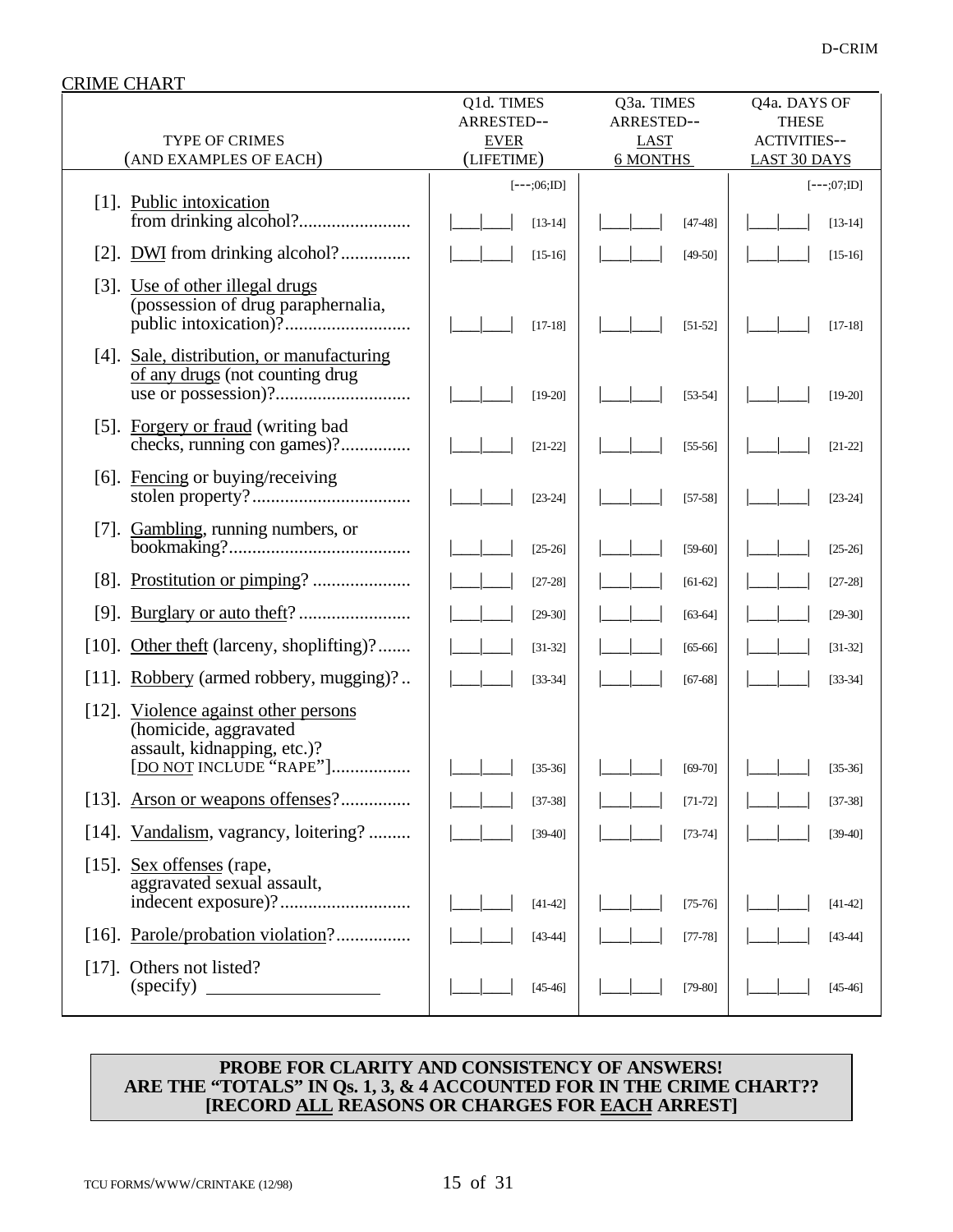# **We are finished with that card, so I'll put it away. [TAKE BACK "CRIME CARD"]**

| 6. How many different TIMES during your whole life<br> *<br># TIMES                                                                                      | $[47-49]$ |
|----------------------------------------------------------------------------------------------------------------------------------------------------------|-----------|
| *IF '0", SKIP TO 0.9                                                                                                                                     |           |
| *IF "1" OR MORE, ASK:                                                                                                                                    |           |
| a. How old were you the first time you were<br><b>AGE</b>                                                                                                | $[50-51]$ |
| b. Altogether, how much time have you ever spent<br>in jail, prison, or juvenile lock-up? [RECORD IN "MONTHS"]   <br># MONTHS                            | $[52-54]$ |
| 7. Were you "transferred" here from jail or prison just<br>$1 = Yes*$<br>*IF "YES", ASK:                                                                 | $[55]$    |
|                                                                                                                                                          |           |
| $#$ DAYS<br>c. What were the <u>major charges</u> ?                                                                                                      | $[56-59]$ |
| [RECORD VERBATIM AND CODE FOR TYPE FROM "CRIME CHART"]<br>CODE #                                                                                         | $[60-61]$ |
| 8. In the <u>last 6 months</u> before starting this treatment,<br>[OR BEFORE JAIL/PRISON FOR "TRANSFERS"]<br> *<br># TIMES<br>*IF "1" OR MORE, ASK:      | $[62-64]$ |
|                                                                                                                                                          |           |
| a. Altogether, on how many DAYS did you spend time<br># DAYS                                                                                             | $[65-67]$ |
| b. And what about the <u>last 30 days</u> (of that period)? That is, on<br>how many of those 30 DAYS did you spend any time in jail or prison?<br># DAYS | $[68-69]$ |
|                                                                                                                                                          | $[70]$    |
| 0. None<br>*3. On probation and parole<br>*1. On probation<br>4. Awaiting charge, trial, or sentence<br>*2. On parole<br>5. Other (specify)              |           |
| *IF "1", "2", OR "3", ASK:                                                                                                                               |           |
| [IF ON "LIFETIME PAROLE", CODE "12/90";<br><b>MONTH</b><br><b>YEAR</b><br>IF ON "PROBATION AND PAROLE", RECORD LATEST DATE]                              | $[71-74]$ |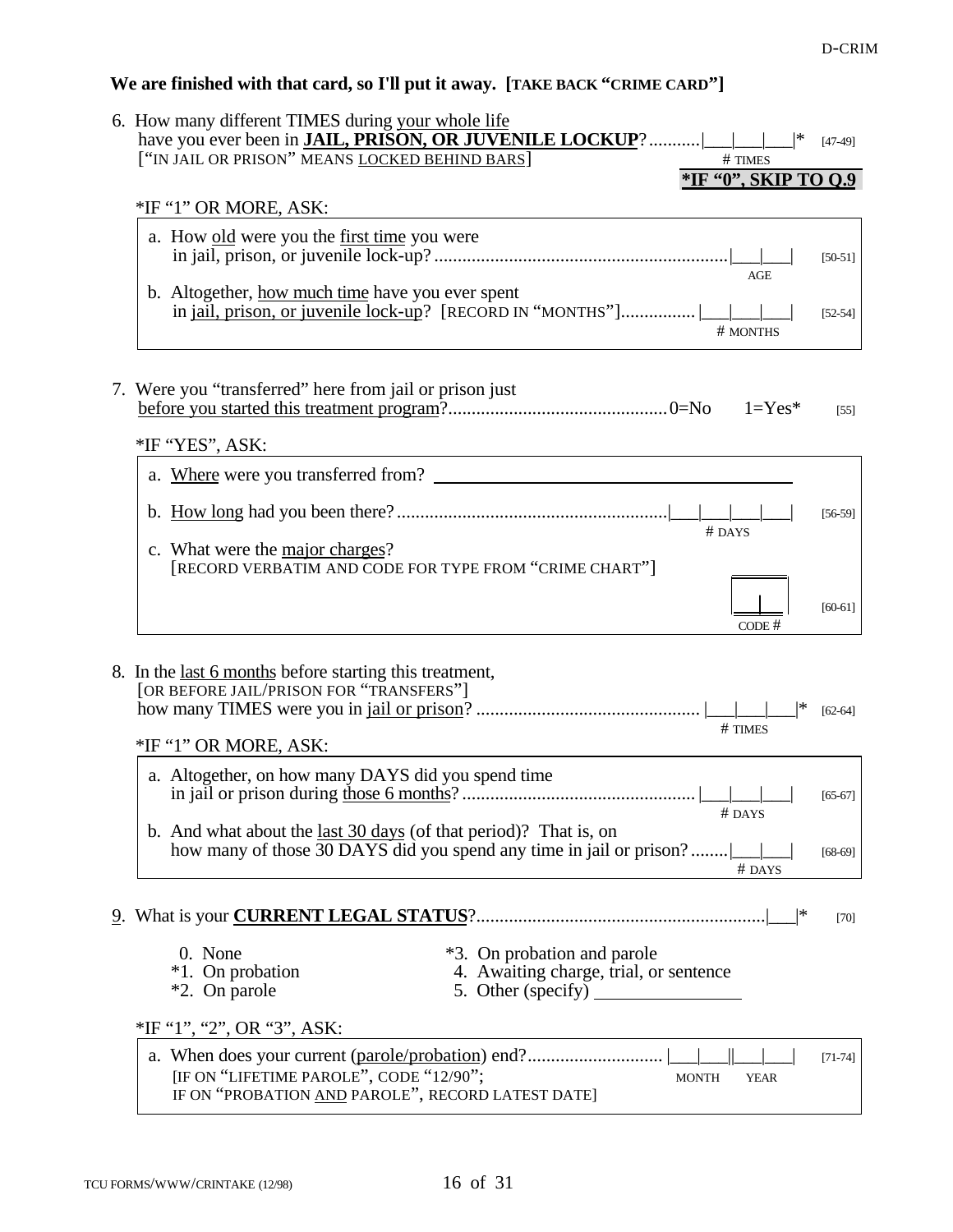# **PART E: HEALTH AND PSYCHOLOGICAL STATUS**

|                                                                                                                                                                                                                                       |                |               | $[--.;08;ID]$    |
|---------------------------------------------------------------------------------------------------------------------------------------------------------------------------------------------------------------------------------------|----------------|---------------|------------------|
| 1. How many times in your life have you ever been hospitalized for health<br>or medical problems, like a serious illness or injury? [INCLUDE O.D.'S AND<br>D.T.'S, BUT NOT DRUG DETOX; EXCLUDE HOSPITAL STAYS FOR CHILDBIRTH $]$      |                | ∣*<br># TIMES | $[13-14]$        |
| *IF "1" OR MORE, ASK:                                                                                                                                                                                                                 |                |               |                  |
|                                                                                                                                                                                                                                       |                |               | $[15-16]$        |
|                                                                                                                                                                                                                                       |                |               |                  |
|                                                                                                                                                                                                                                       |                |               | $[17]$           |
| a. * $[\mathbf{IF}$ "YES", ASK] What are the main problems you have? [RECORD VERBATIM]                                                                                                                                                |                |               |                  |
|                                                                                                                                                                                                                                       |                |               |                  |
| 3. How many times in your life have you ever been treated for<br>psychological or emotional problems? [INCLUDING EITHER INPATIENT OR<br>OUTPATIENT TREATMENT; DO NOT INCLUDE ALCOHOL OR DRUG TREATMENTS     <br>*IF "1" OR MORE, ASK: |                | # TIMES       | $[18-19]$        |
|                                                                                                                                                                                                                                       |                |               |                  |
| a. How many times were you treated for these problems                                                                                                                                                                                 |                |               | $[20-21]$        |
|                                                                                                                                                                                                                                       |                |               |                  |
| 4. As far as you know, was either of your parents ever treated<br>FATHER: $0=N0$                                                                                                                                                      |                | $1 = Yes$ 7=? | $[22]$<br>$[23]$ |
| 5. Not counting the effects from alcohol or other drug use,                                                                                                                                                                           |                |               |                  |
|                                                                                                                                                                                                                                       |                |               |                  |
|                                                                                                                                                                                                                                       |                |               |                  |
| have you ever experienced --<br><u> 1989 - Johann Barn, mars ar breithinn ar breithinn ar breithinn ar breithinn ar breithinn ar breithinn ar br</u>                                                                                  | N <sub>o</sub> | Yes           |                  |
|                                                                                                                                                                                                                                       |                | 1             | $[24]$           |
|                                                                                                                                                                                                                                       |                | 1             | $[25]$           |
| c. hallucinations (hearing or seeing things)                                                                                                                                                                                          |                |               |                  |
|                                                                                                                                                                                                                                       |                | 1             | $[26]$           |
|                                                                                                                                                                                                                                       |                |               | [27]             |
|                                                                                                                                                                                                                                       |                | 1             | $[28]$           |
|                                                                                                                                                                                                                                       |                | 1             | $[29]$           |
|                                                                                                                                                                                                                                       |                | 1             | $[30]$           |
| 6. Have you taken any prescribed medications<br>a. *[IF "YES"]: What?                                                                                                                                                                 |                | $1 = Yes*$    | $[31]$           |
|                                                                                                                                                                                                                                       |                |               |                  |
| 7. Have you ever been abused --                                                                                                                                                                                                       | N <sub>o</sub> | Yes           |                  |
|                                                                                                                                                                                                                                       |                | 1             | $[32]$           |
|                                                                                                                                                                                                                                       |                | 1             | $[33]$           |
|                                                                                                                                                                                                                                       |                | 1             | $[34]$           |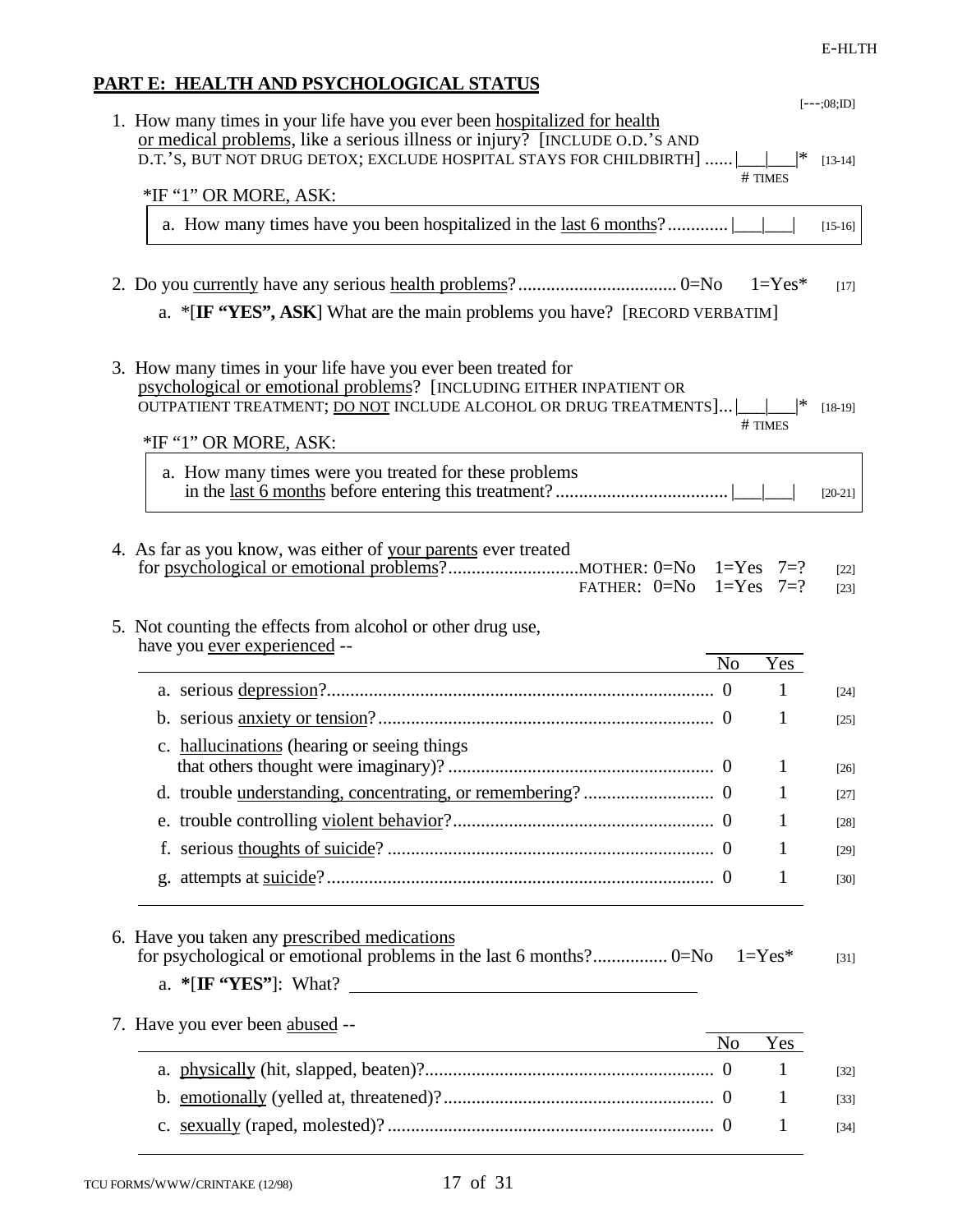## **PART F: DRUG HISTORY**

|                                                                               | [35]      |
|-------------------------------------------------------------------------------|-----------|
| *IF "YES", ASK:                                                               |           |
| AGE                                                                           | $[36-37]$ |
| b. Before entering treatment, about how many cigarettes<br># PER DAY          | $[38-39]$ |
| c. *[IF "0", ASK]: How long ago had you quit? [RECORD MONTHS]    <br># MONTHS | $[40-42]$ |

2. Look over this list of drugs and tell me which ones caused you the most serious problems before you entered this treatment.

[HAND "DRUG CARD" TO RESPONDENT, USE CODE NUMBERS FROM "DRUG HISTORY CHART"]

|  | DRUG $#$ |  |
|--|----------|--|

3.<sup>d</sup> For each drug that you have EVER USED, tell me how old you were the first time you ever tried it (i.e., of your own choice).

[RECORD AGE AT FIRST USE IN "DRUG HISTORY CHART"; WRITE "0" FOR THOSE DRUGS NEVER USED]

### FOR EACH SEPARATE DRUG USED, ASK:

[TAKE BACK "DRUG CARD" -- HAND "ANSWER CARD B" TO RESPONDENT] a.<sup>b</sup> Using answers from this card, tell me how often during the LAST 6 MONTHS before starting this treatment [OR BEFORE JAIL/PRISON FOR "TRANSFERS"] you used (drug name). [RECORD RESPONSE IN "DRUG HISTORY CHART"]  $b^b$ . In the LAST 30 DAYS before entering this treatment, how often did you use (drug name)? [OR BEFORE JAIL/PRISON FOR "TRANSFERS"] [RECORD RESPONSE IN "DRUG HISTORY CHART"; DO NOT USE RESPONSE CODE "1" FOR THIS MONTHLY ITEM BECAUSE IT OVERLAPS WITH CODES 2 & 3] **FOR DRUGS USED THAT CAN BE INJECTED (SEE CHART), ASK -** c. How old were you the first time you injected (drug name)? [RECORD AGE IN "DRUG HISTORY CHART," AND WRITE "0" FOR THOSE NEVER INJECTED]  $d<sup>b</sup>$  And how often in those <u>last 30 days</u> did you **INJECT** (drug name)?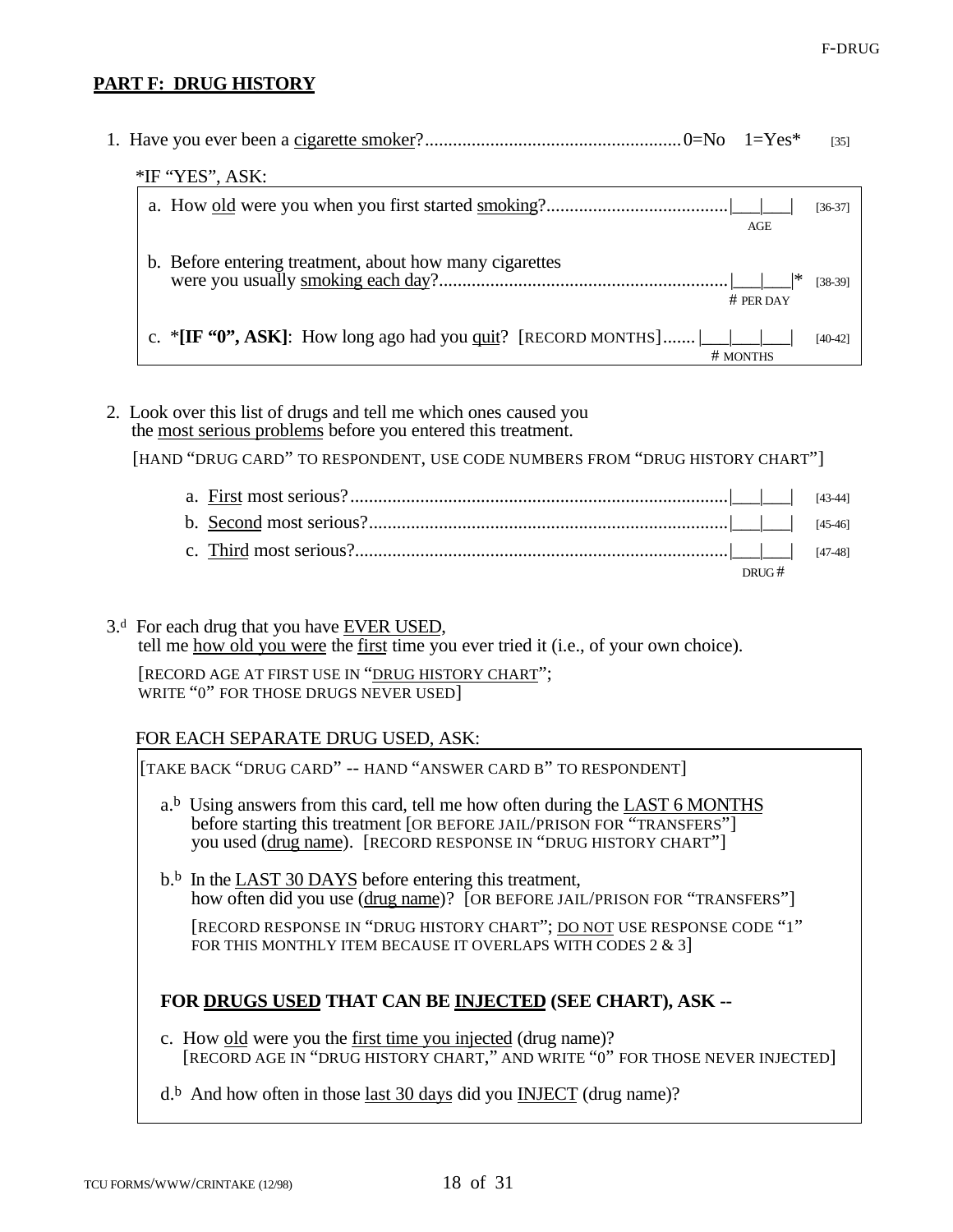#### **FREQUENCY OF USE CODES:**

- 
- 0. Never/Not used 3. About 2-3 times per MONTH 6. About 1 time per DAY 2. About 2-3 times per MONTH 6. About 1 time per DAY<br>
2. About 1 time per MONTH 4. About 1 time per WEEK 7. About 2-3 times per DAY<br>
2. About 1 time per MONTH 5. About 2-6 times per WEEK 8. About 4 or more times per DAY

- 
- 1. Only 1-3 times 4. About 1 time per WEEK 7. About 2-3 times per DAY
- -

# **PROBE FOR CLARITY AND CONSISTENCY OF ANSWERS!**

### **DRUG HISTORY CHART**

| <b>TYPE OF DRUGS</b><br>(AND EXAMPLES OF EACH)                           | Q3. AGE<br><b>1ST USED</b> | Q3a. LAST<br><b>6 MONTHS</b> | Q3b. LAST<br>30 DAYS | Q3c. AGE<br>1ST INJ.   | Q3d. INJ. LAST<br>30 DAYS |
|--------------------------------------------------------------------------|----------------------------|------------------------------|----------------------|------------------------|---------------------------|
| Alcohol.<br>(1)<br>.                                                     | $[49-50]$                  | $[--;09;1D]$<br>$[13]$       | $[29]$               | N/A                    | N/A                       |
| (2)<br>Inhalants (glue, spray<br>paint, toluene,<br>liquid paper, etc.)  |                            | $[14]$                       | $[30]$               | N/A                    | N/A                       |
| Marijuana/Hashish<br>(3)                                                 |                            | $[15]$                       | $[31]$               | N/A                    | N/A                       |
| Hallucinogens/LSD/<br>(4)<br>Psychedelics/PCP/<br>Mushrooms/Peyote.<br>. | $[53 - 54]$                | $[16]$                       | $[32]$               | N/A                    | N/A                       |
| Crack/Freebase<br>(5)                                                    |                            | $[17]$                       | $[33]$               | N/A                    | N/A                       |
| Cocaine (by itself)<br>(6)                                               | $[59-60]$                  | $[18]$                       | $[34]$               | $[45-46]$              | $[67]$                    |
| <b>Heroin and Cocaine</b><br>(7)<br>(mixed together)                     |                            | $[19]$                       | $[35]$               |                        | [68]                      |
| Heroin (by itself)<br>(8)                                                | $[63-64]$                  | $[20]$                       | $[36]$               | $[49-50]$              | $[69]$                    |
| <b>Street Methadone</b><br>(9)<br>(non-prescription)                     | $[65-66]$                  | $[21]$                       | $[37]$               | $[51-52]$              | $[70]$                    |
| Other Opiates/Opium<br>(10)<br>Morphine/Demerol                          | $[67-68]$                  | $[22]$                       | $[38]$               | $[53-54]$              | $[71]$                    |
| Methamphetamine/<br>(11)<br>Speed/Ice/Ectasy                             | $[69-70]$                  | $[23]$                       | $[39]$               | $[55-56]$              | $[72]$                    |
| Other Amphetamines/<br>(12)<br>Uppers/Diet Pills                         | $[71-72]$                  | $[24]$                       | $[40]$               | $[57-58]$              | $[73]$                    |
| (13) Librium/Valium/<br>Minor Tranquilizers                              |                            | $[25]$                       | $[41]$               |                        | $[74]$                    |
| Barbiturates.<br>(14)                                                    |                            | $[26]$                       | $[42]$               |                        | $[75]$                    |
| (15) Other Sedatives/<br>Hypnotics/Quaaludes                             | $[75-76]$<br>$[77-78]$     | [27]                         | $[43]$               | $[61-62]$<br>$[63-64]$ | $[76]$                    |
| (16) Other (specify)                                                     |                            |                              |                      |                        |                           |
|                                                                          | $[79-80]$                  | $[28]$                       | $[44]$               | $[65-66]$              | $[77]$                    |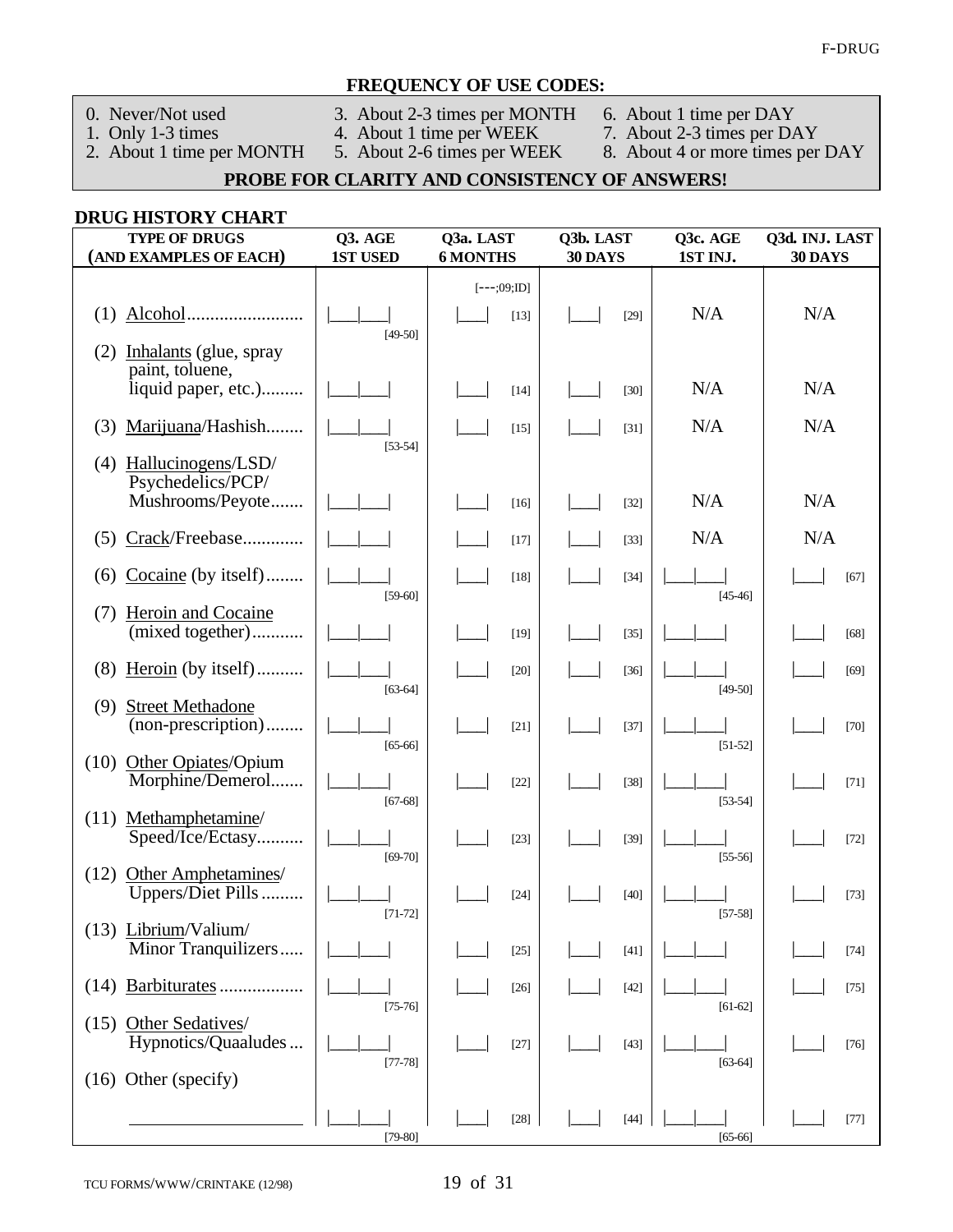# **Tell me about your ALCOHOL USE before starting this treatment program.** [BEFORE JAIL/PRISON FOR "TRANSFERS"] [---;10;ID] 4. Altogether, on how many of those last 30 days did you drink any beer, wine, wine coolers, or hard liquor?.............................................. |\_\_\_|\_\_\_|\* [13-14] ["HARD LIQUOR" INCLUDES WHISKEY, RUM, VODKA, GIN, ETC.] \*IF ANY, ASK: a. On how many of those 30 days did you drink any **BEER**?........................... |\_\_\_|\_\_\_|\* [15-16] # DAYS  $(1)$  \*IF ANY, ASK: How many cans or bottles of beer did you generally drink on each of those days? [RECORD VERBATIM, PROBE FOR SIZE OF CAN OR BOTTLE]  $[17-18]$ 12-OZ CANS b. On how many days did you <u>drink any **WINE**</u> (or wine coolers)? .................|\_\_\_\_|\* [19-20] # DAYS  $(1)$  \*IF ANY, ASK: How much wine did you generally drink on each of those days? [PROBE FOR AMOUNT AND TYPE. INDICATE WHETHER WINE OR WINE COOLER] | [21-22] **OUNCES** OF WINE c. On how many days did you drink any **HARD LIQUOR**, such as whiskey, rum, vodka, gin, etc.? ....................................................... |\_\_\_|\_\_\_|\* [23-24] # DAYS  $(1)$  \*IF ANY, ASK: How many drinks (or bottles) of hard liquor did you generally drink on each of those days? [USUALLY A "DRINK" IS 1.5 OZ. (SHOTGLASS) OF LIQUOR; RECORD VERBATIM, PROBE FOR AMOUNT AND TYPE OR PROOF OF LIQUOR]  $[25-26]$ **OUNCES** OF LIQUOR d. What about your **PATTERN** of drinking? On how many of those days did you have a drink as soon as you woke up in the morning - that is, before eating or going to work/school?...........................................|\_\_\_|\_\_\_| [27-28] # DAYS e. On how many days did you have any shakes or tremors because you needed a drink?....................................................................................|\_\_\_|\_\_\_| [29-30] # DAYS f. On how many days did you drink more alcohol than you really intended or wanted to? .....................................................................|\_\_\_|\_\_\_| [31-32] # DAYS g. On how many of those days did you ever have 3 or more drinks within a 1-hour period?...................................................|\_\_\_|\_\_\_| [33-34]  $(A "drink"$  is equal to a 12-oz. bottle of beer, a mixed drink,  $#$  DAYS a "shot" glass (1.5 oz.) of hard liquor, or a glass of wine.)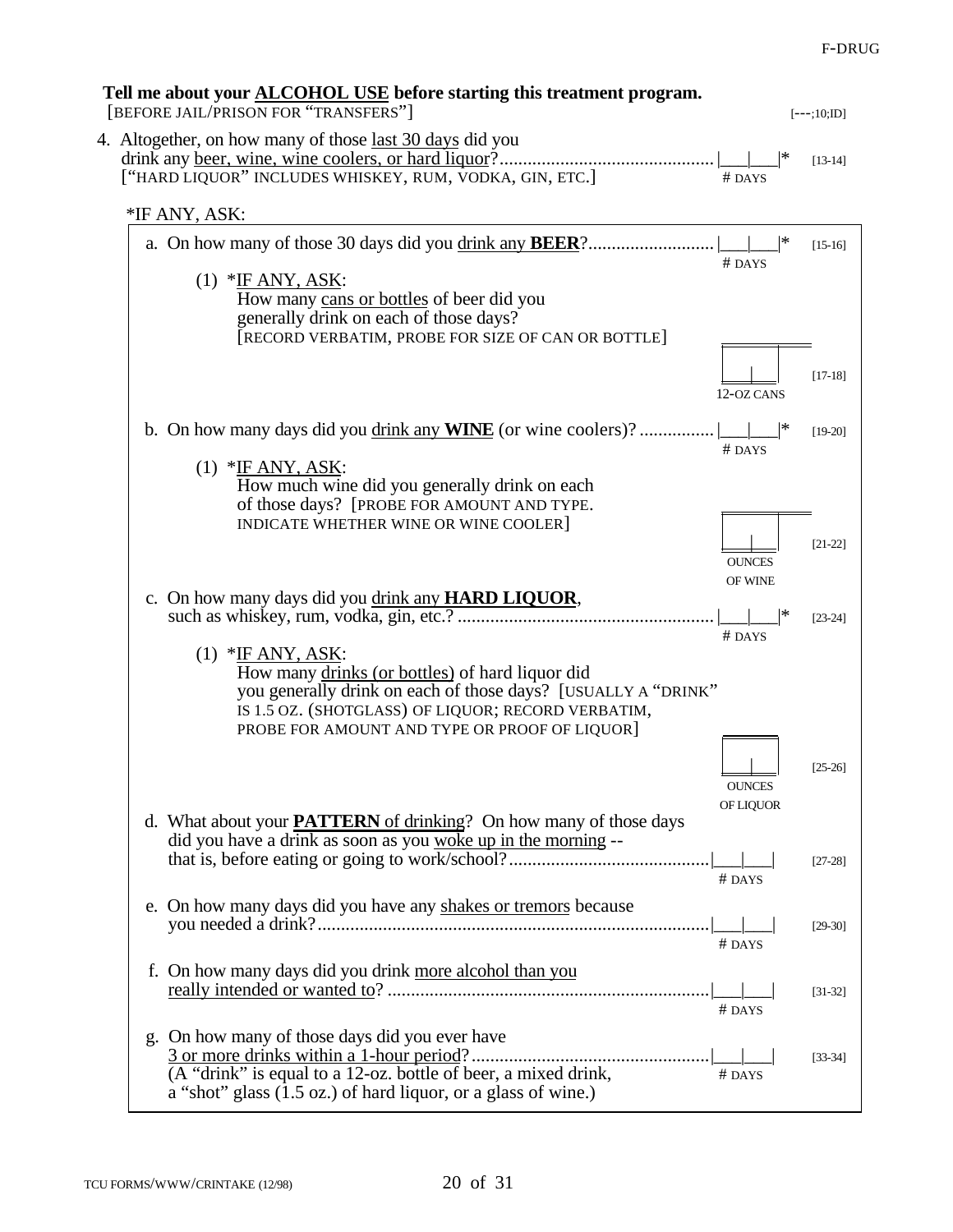#### **Think about the last 6 months before treatment**, [OR BEFORE JAIL/PRISON FOR "TRANSFERS"] **and tell me how often your use of alcohol or other drugs caused PROBLEMS for you. First, let's talk about alcohol, and then other drugs.**

5.<sup>a</sup> Use this card and tell me how often you think drinking alcohol or using other drugs have led to problems in each of the following areas of your life.  $\overline{a}$ 

| USE "ANSWER CARD A" --<br>ASK ABOUT "ALCOHOL",                                                      | (1) Alcohol Use |              |                | (2) Other Drug Use |                                                                                       |                |                                  |                                     |                               |                          |
|-----------------------------------------------------------------------------------------------------|-----------------|--------------|----------------|--------------------|---------------------------------------------------------------------------------------|----------------|----------------------------------|-------------------------------------|-------------------------------|--------------------------|
| THEN "OTHER DRUGS"                                                                                  |                 |              | NEVER ALWAYS   |                    |                                                                                       |                |                                  | NEVER ALWAYS                        |                               |                          |
| How often did your<br>(alcohol/drug) use affect --                                                  |                 |              |                |                    |                                                                                       |                |                                  |                                     |                               |                          |
| a. your physical health?                                                                            | $\overline{0}$  | $\mathbf{1}$ | $\overline{2}$ | $\overline{3}$     | $\overline{4}$<br>$[35]$                                                              | $\overline{0}$ | $\mathbf{1}$                     | $\overline{2}$                      | 3                             | $4$ [43]                 |
| b. your relations with<br>family or friends?                                                        | $\overline{0}$  | $\mathbf{1}$ | $\overline{2}$ | 3                  | $\overline{4}$<br>$[36]$                                                              | $\overline{0}$ | $\mathbf{1}$                     | $\overline{2}$                      | 3                             | 4 [44]                   |
| c. your general attitude<br>or emotional health?                                                    | $\overline{0}$  | $\mathbf{1}$ | $\overline{2}$ | 3                  | $\overline{4}$<br>$[37]$                                                              | $\overline{0}$ | $\mathbf{1}$                     | $\overline{2}$                      | 3                             | 4 [45]                   |
| d. your attention<br>and concentration?                                                             | $\overline{0}$  | $\mathbf{1}$ | $\overline{2}$ | 3                  | $\overline{4}$<br>$[38]$                                                              | $\overline{0}$ | $\mathbf{1}$                     | $\overline{2}$                      | 3                             | 4[46]                    |
| e. going to work or                                                                                 | $\overline{0}$  | $\mathbf{1}$ | $\overline{2}$ | 3                  | $\overline{4}$                                                                        | $\overline{0}$ | $\mathbf{1}$                     | $\overline{2}$                      | 3                             | 4[47]                    |
| f. money and finances?                                                                              | $\overline{0}$  | $\mathbf{1}$ | $\overline{2}$ | 3                  | $[39]$<br>4                                                                           | $\overline{0}$ | $\mathbf{1}$                     | $\overline{2}$                      | 3                             | 4 [48]                   |
| g. <u>fights</u> or arguments?                                                                      | $\overline{0}$  | $\mathbf{1}$ | $\overline{2}$ | 3                  | $[40]$<br>4                                                                           | $\overline{0}$ | $\mathbf{1}$                     | $\overline{2}$                      | 3                             | 4 [49]                   |
| h. police or legal trouble?                                                                         | $\overline{0}$  | $\mathbf{1}$ | $\overline{2}$ | 3                  | $[41]$<br>4<br>$[42]$                                                                 | $\overline{0}$ | $\mathbf{1}$                     | $\overline{2}$                      | 3                             | $4$ [50]                 |
| *IF "1" OR MORE, ASK:                                                                               |                 |              |                |                    |                                                                                       |                |                                  |                                     | ∣∗<br># TIMES                 | $[51-52]$                |
|                                                                                                     |                 |              |                |                    |                                                                                       |                |                                  | # MONTHS                            |                               | $[53-55]$                |
|                                                                                                     |                 |              |                |                    |                                                                                       |                |                                  | # TIMES                             |                               | $[56-57]$                |
| 7. Were any of the following people<br>ever treated for alcohol or other                            |                 |              |                |                    | .a. Spouse/primary partner:<br>b. Either of your parents:<br>c. Close friends/family: |                | $0 = No$<br>$0 = No$<br>$0 = No$ | $1 = Yes$<br>$1 = Yes$<br>$1 = Yes$ | $7 = ?$<br>$7 = ?$<br>$7 = ?$ | $[58]$<br>$[59]$<br>[60] |
| 8. Have any of them been treated<br>in the last 6 months for alcohol<br>or other drug use problems? |                 |              |                |                    | .a. Spouse/primary partner:<br>b. Either of your parents:<br>c. Close friends/family: |                | $0 = No$<br>$0 = No$<br>$0 = No$ | $1 = Yes$<br>$1 = Yes$<br>$1 = Yes$ | $7 = ?$<br>$7 = ?$<br>$7 = ?$ | [61]<br>$[62]$<br>[63]   |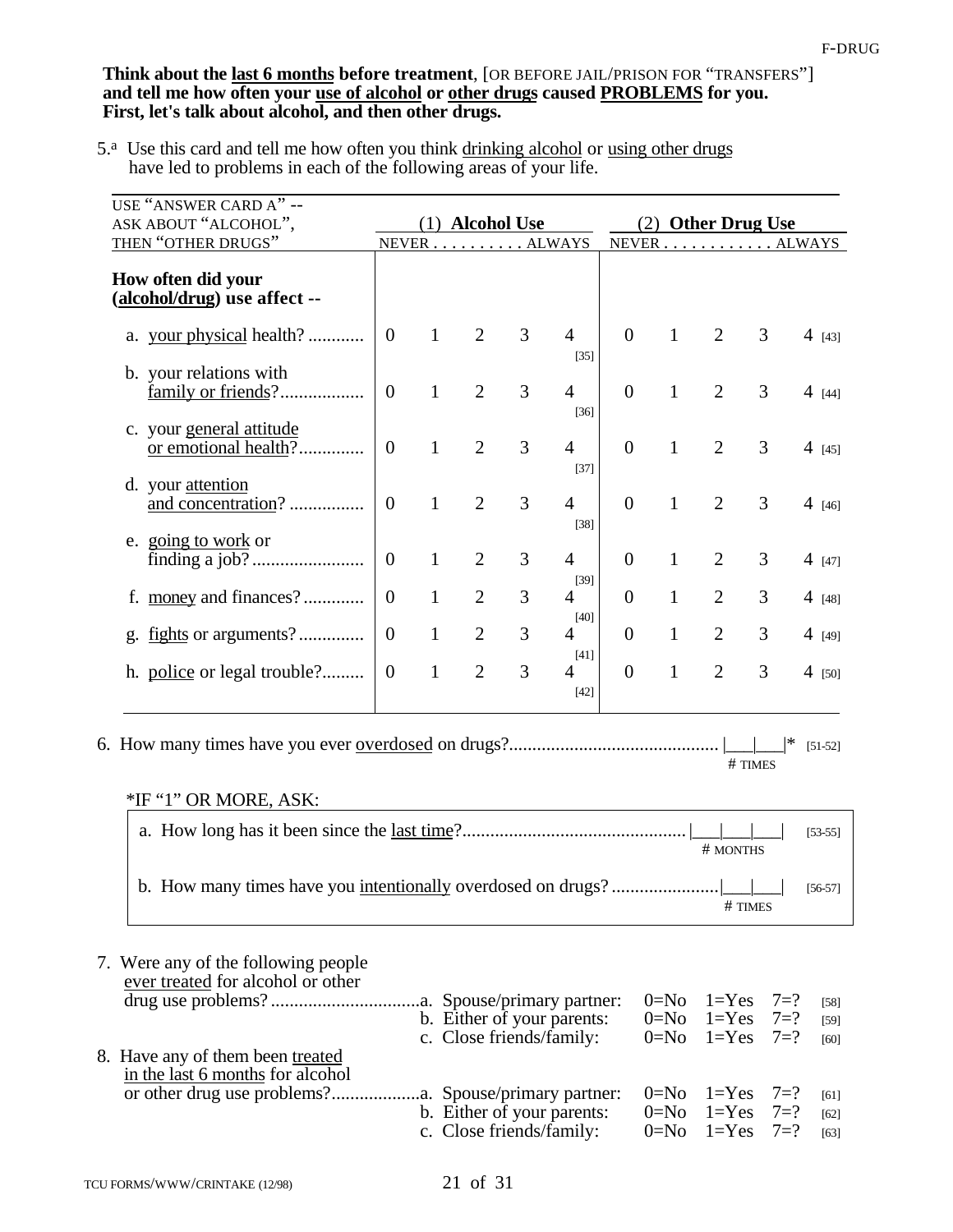#### 9.a Tell me what do you think are some of the **MAIN REASONS**

you have used alcohol or other drugs. You can use this card again for your answers.

|                                                                    |              |              | SOME-          |   |                |              |
|--------------------------------------------------------------------|--------------|--------------|----------------|---|----------------|--------------|
| [USE "ANSWER CARD A"]                                              | <b>NEVER</b> | RARELY       | <b>TIMES</b>   |   | OFTEN ALWAYS   |              |
| How often have you used alcohol or other drugs because you felt -- |              |              |                |   |                | $[--;11;ID]$ |
|                                                                    |              | 1            | $\overline{2}$ | 3 | $\overline{4}$ | $[13]$       |
| [OTHER THAN WITHDRAWAL]                                            |              | 1            | $\overline{2}$ | 3 | $\overline{4}$ | $[14]$       |
|                                                                    |              | 1            | $\overline{2}$ | 3 | $\overline{4}$ | $[15]$       |
|                                                                    |              | 1            | $\overline{2}$ | 3 | $\overline{4}$ | $[16]$       |
|                                                                    |              | 1            | $\overline{2}$ | 3 | 4              | $[17]$       |
|                                                                    |              | 1            | $\overline{2}$ | 3 | $\overline{4}$ | $[18]$       |
| How often have you used alcohol or other drugs to help you --      |              |              |                |   |                |              |
|                                                                    |              | 1            | 2              | 3 | $\overline{4}$ | $[19]$       |
|                                                                    | $\theta$     | 1            | $\overline{2}$ | 3 | 4              | [20]         |
| increase social confidence and courage?  0<br>1.                   |              | 1            | $\overline{2}$ | 3 | 4              | [21]         |
| 1.                                                                 | $\Omega$     | 1            | $\overline{2}$ | 3 | 4              | $[22]$       |
|                                                                    | $\theta$     | 1            | $\overline{2}$ | 3 | 4              | $[23]$       |
|                                                                    | $\theta$     | 1            | $\overline{2}$ | 3 | 4              | $[24]$       |
|                                                                    | $\theta$     | 1            | $\overline{2}$ | 3 | 4              | $[25]$       |
| How often was your alcohol or other drug use caused by --          |              |              |                |   |                |              |
| n. just being in certain places or                                 |              | $\mathbf{1}$ | 2              | 3 | 4              | $[26]$       |
|                                                                    |              | $\mathbf{1}$ | $\overline{2}$ | 3 | 4              | $[27]$       |
|                                                                    |              | $\mathbf{1}$ | $\overline{2}$ | 3 | 4              | [28]         |
|                                                                    |              | $\mathbf{1}$ | $\overline{2}$ | 3 | 4              | [29]         |
|                                                                    |              | $\mathbf{1}$ | $\overline{2}$ | 3 | 4              | $[30]$       |

[NOTE TO INTERVIEWER: PROBE IF RESPONSES TO ALL ABOVE ARE NEVER]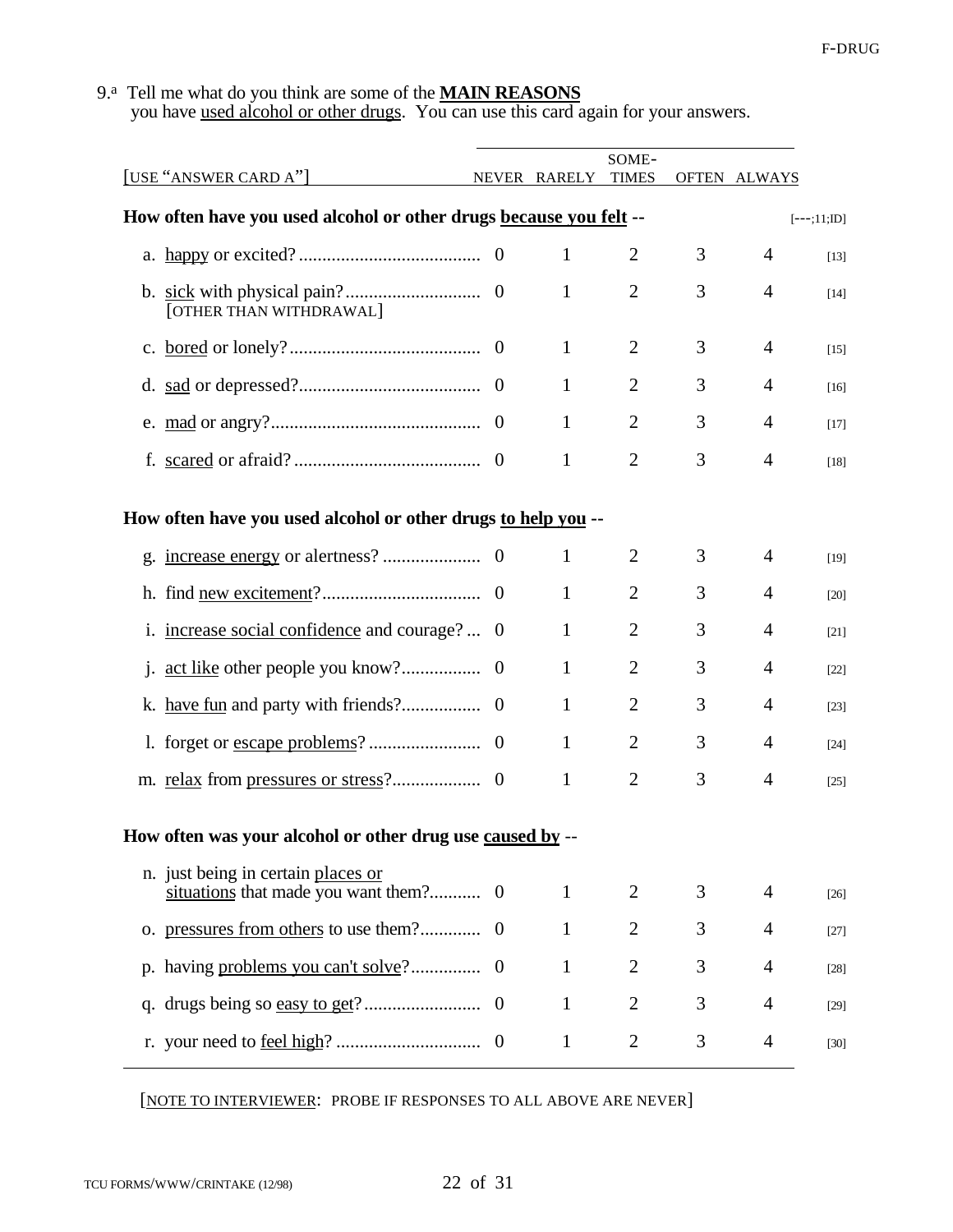F-DRUG

| 10. How many TIMES have you ever quit alcohol or other drugs<br>$*IF$ "1" OR MORE, ASK: |                                                                 | ∣*<br>$[31-32]$<br>$#$ TIMES                     |
|-----------------------------------------------------------------------------------------|-----------------------------------------------------------------|--------------------------------------------------|
| a. How many times did you quit --                                                       | (1) on your own "cold turkey"?<br>(4) some other way? (specify) | $[33-34]$<br>$[35-36]$<br>$[37-38]$<br>$[39-40]$ |
|                                                                                         |                                                                 | # TIMES<br>$[41-43]$<br># MONTHS                 |

# 11. How many TIMES before now have you ever been

| in a drug abuse treatment program? |  |  |
|------------------------------------|--|--|
|                                    |  |  |

# TIMES **\*IF "0", SKIP TO Q.14**

## \*IF "1" OR MORE, ASK:

|                                                                                                                                                                                 | a. What kinds of treatment? How many TIMES have you been in --<br>[RECORD ANSWERS IN "DRUG TREATMENT CHART"] |                |                       |                           |  |
|---------------------------------------------------------------------------------------------------------------------------------------------------------------------------------|--------------------------------------------------------------------------------------------------------------|----------------|-----------------------|---------------------------|--|
|                                                                                                                                                                                 | <b>DRUG TREATMENT CHART</b>                                                                                  |                |                       |                           |  |
|                                                                                                                                                                                 |                                                                                                              | Q11a. TIMES    | Q11b. AGE AT          | Q11c. MONTHS              |  |
|                                                                                                                                                                                 | READ EACH ITEM, RECORD ANSWER                                                                                | <b>ENTERED</b> | <b>1ST ADMISSIONS</b> | <b>TREATED</b>            |  |
|                                                                                                                                                                                 | (1) Inpatient treatment<br>(in a hospital setting)?                                                          | $[46-47]$      | $[58-59]$             | $[--;12;1D]$<br>$[13-15]$ |  |
|                                                                                                                                                                                 | Residential/therapeutic<br>(2)                                                                               | $[48-49]$      | $[60-61]$             | $[16-18]$                 |  |
|                                                                                                                                                                                 | Other institutional treatment<br>(3)<br>(such as VA or state hospital)<br>or in-prison program)?             | $[50-51]$      | $[62 - 63]$           | $[19-21]$                 |  |
|                                                                                                                                                                                 | (4) Outpatient drug-free?                                                                                    | $[52-53]$      | $[64 - 65]$           | $[22-24]$                 |  |
|                                                                                                                                                                                 | (5) Outpatient methadone?                                                                                    | $[54-55]$      | $[66-67]$             | $[25-27]$                 |  |
|                                                                                                                                                                                 |                                                                                                              | $[56-57]$      | $[68-69]$             | $[28-30]$                 |  |
| ASK b & c ONLY FOR TREATMENTS WITH "1" OR MORE ADMISSIONS:<br>[RECORD ANSWERS IN "DRUG TREATMENT CHART"]<br>b. How old were you the first time you entered [TYPE OF TREATMENT]? |                                                                                                              |                |                       |                           |  |
|                                                                                                                                                                                 | c. Altogether, how many months have you been treated in [TYPE OF TREATMENT]?                                 |                |                       |                           |  |

12. Before now, how long has it been since the last time you were in a treatment program for drug problems? How many months?......................|\_\_\_|\_\_\_| [31-33]

# MONTHS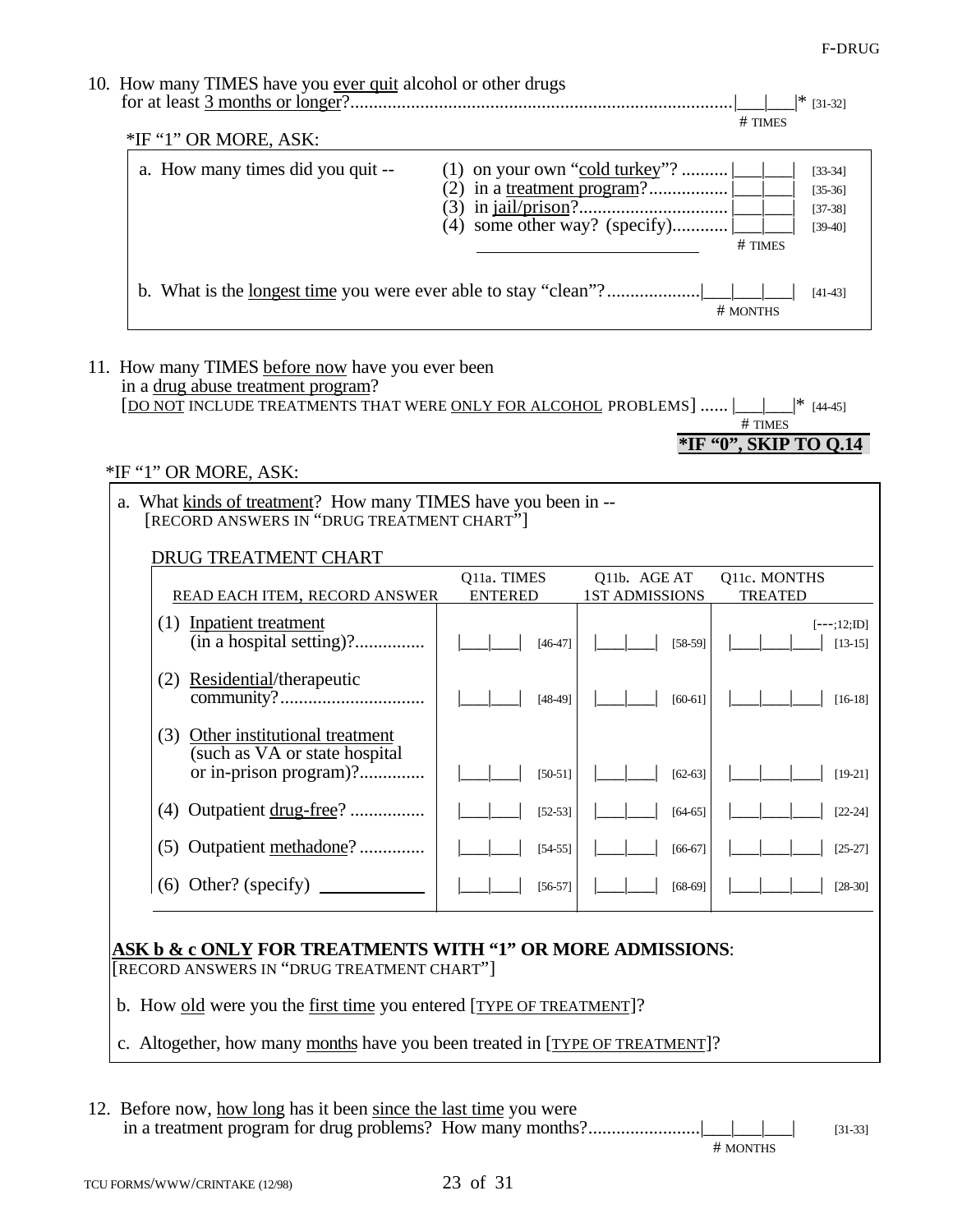F-DRUG

| $[34]$<br>TYPE #                                                                                                                                         |  |  |  |  |  |
|----------------------------------------------------------------------------------------------------------------------------------------------------------|--|--|--|--|--|
| [RECORD CATEGORY NUMBER FROM "TREATMENT CHART" TO INDICATE TYPE OF LAST<br>TREATMENT, AND WRITE VERBATIM THE NAME AND LOCATION OF LAST TREATMENT]        |  |  |  |  |  |
| NAME AND LOCATION OF LAST TREATMENT:                                                                                                                     |  |  |  |  |  |
|                                                                                                                                                          |  |  |  |  |  |
| $[35]$                                                                                                                                                   |  |  |  |  |  |
| 4. Other criminal justice officer<br>1. Judge<br>2. Court officer<br>5. Other (specify)<br>3. SAR unit                                                   |  |  |  |  |  |
| 15. If you could have your choice, what type of treatment do YOU think<br>[36]                                                                           |  |  |  |  |  |
| 0. No treatment is needed<br>3. Outpatient drug-free<br>4. Outpatient methadone<br>1. Inpatient (e.g., hospital)<br>2. Residential/therapeutic community |  |  |  |  |  |
| 16. How many TIMES have you ever been in any kind of treatment program<br># TIMES<br>*IF "1" OR MORE, ASK:                                               |  |  |  |  |  |
| a. How long ago was the <u>last time</u> you were in an<br>$[39-41]$<br># MONTHS                                                                         |  |  |  |  |  |
| $1 = Yes*$<br>$[42]$<br>*IF "YES", ASK:                                                                                                                  |  |  |  |  |  |
| $[43-44]$<br><b>AGE</b>                                                                                                                                  |  |  |  |  |  |
| b. About how many meetings have you ever attended? Was it --                                                                                             |  |  |  |  |  |
| $2.6 - 10$<br>$3.11-25$<br>4. 26-100<br>$1. 1-5$<br>5. Over 100<br>$[45]$                                                                                |  |  |  |  |  |
| $[46-48]$<br># MONTHS                                                                                                                                    |  |  |  |  |  |
| d. <sup>a</sup> How often do you find these meetings to be helpful? [REFER TO "ANSWER CARD A"]                                                           |  |  |  |  |  |
| 2. Sometimes<br>0. Never<br>1. Rarely<br>3. Often<br>4. Always<br>$[49]$                                                                                 |  |  |  |  |  |
| e. Did you attend any self-help group meetings in the <u>last 30 days</u><br>before this treatment?<br>$0 = No$<br>$1 = Yes$<br>$[50]$                   |  |  |  |  |  |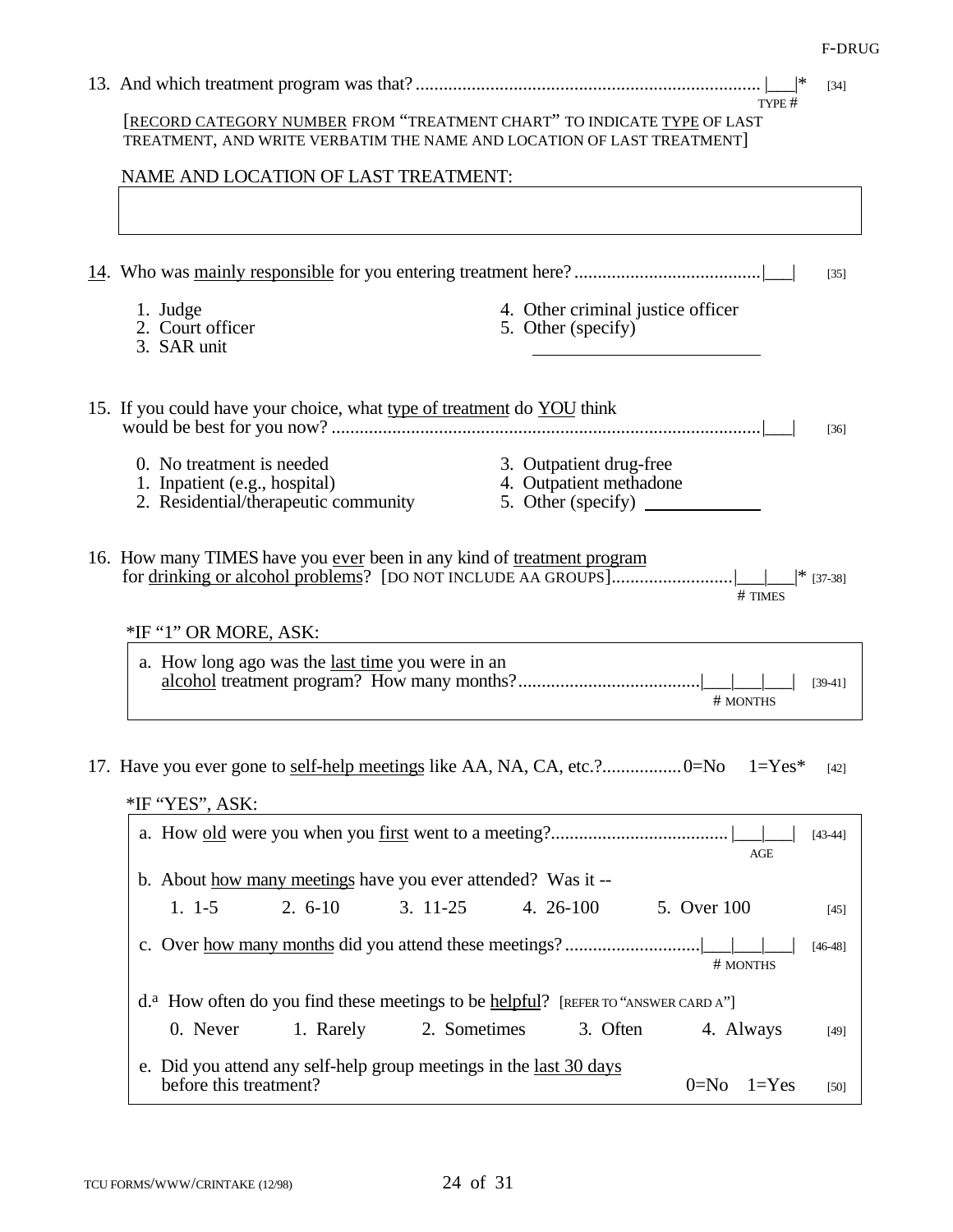#### 18. Do you think your **FAMILY OR FRIENDS** will support your treatment and recovery efforts? How much do you agree or disagree with the following statements?

| [USE "ANSWER CARD E"]                                 | <b>DISAGREE</b> | <b>DISAGREE</b><br>STRONGLY SOMEWHAT | <b>NOT</b><br><b>SURE</b>   | AGREE | <b>AGREE</b><br>SOMEWHAT STRONGLY | N/A |        |
|-------------------------------------------------------|-----------------|--------------------------------------|-----------------------------|-------|-----------------------------------|-----|--------|
| You will be encouraged<br>in these efforts by your -- |                 |                                      |                             |       |                                   |     |        |
| a. spouse or primary partner?  0                      |                 |                                      |                             | 3     | 4                                 | 8   | [51]   |
| b. children $(18$ and older)? 0                       |                 |                                      |                             | 3     |                                   | 8   | $[52]$ |
| c. parents (mother or father)? $\theta$               |                 |                                      | 2                           | 3     | 4                                 | 8   | $[53]$ |
|                                                       |                 |                                      |                             | 3     | 4                                 | 8   | $[54]$ |
|                                                       |                 |                                      | $\mathcal{D}_{\mathcal{A}}$ | 3     | 4                                 | 8   | $[55]$ |
|                                                       |                 |                                      | 2                           | 3     | 4                                 | 8   | $[56]$ |

#### 19. Based on what you know about yourself and your situation, how much do you agree or disagree with the following statements?

|    |                                                                 | <b>DISAGREE</b> | <b>DISAGREE</b> | <b>NOT</b>            | <b>AGREE</b>      | <b>AGREE</b> |        |
|----|-----------------------------------------------------------------|-----------------|-----------------|-----------------------|-------------------|--------------|--------|
|    | [USE "ANSWER CARD E"]                                           | <b>STRONGLY</b> | SOMEWHAT        | <b>SURE</b>           | SOMEWHAT STRONGLY |              |        |
|    | You will --                                                     |                 |                 |                       |                   |              |        |
|    | a. follow the treatment rules                                   |                 |                 |                       | 3                 | 4            | $[57]$ |
|    | b. participate regularly                                        |                 |                 | $\overline{2}$        | 3                 | 4            | $[58]$ |
|    | c. complete this treatment                                      |                 |                 | 2                     | 3                 | 4            | $[59]$ |
|    | d. <i>improve your life</i> because                             |                 |                 | $\mathcal{D}_{\cdot}$ | 3                 | 4            | [60]   |
|    | You will --                                                     |                 |                 |                       |                   |              |        |
|    | e. have a hard time quitting                                    |                 |                 |                       | 3                 | 4            | [61]   |
|    |                                                                 |                 |                 |                       | 3                 | 4            | [62]   |
| g. | be off of drugs $\frac{3 \text{ years from now}}{2 \text{ }}$ 0 |                 |                 | 2                     | 3                 | 4            | [63]   |
|    | h. have some slips or relapses                                  |                 |                 | 2                     | 3                 | 4            | [64]   |
|    |                                                                 |                 |                 |                       |                   |              |        |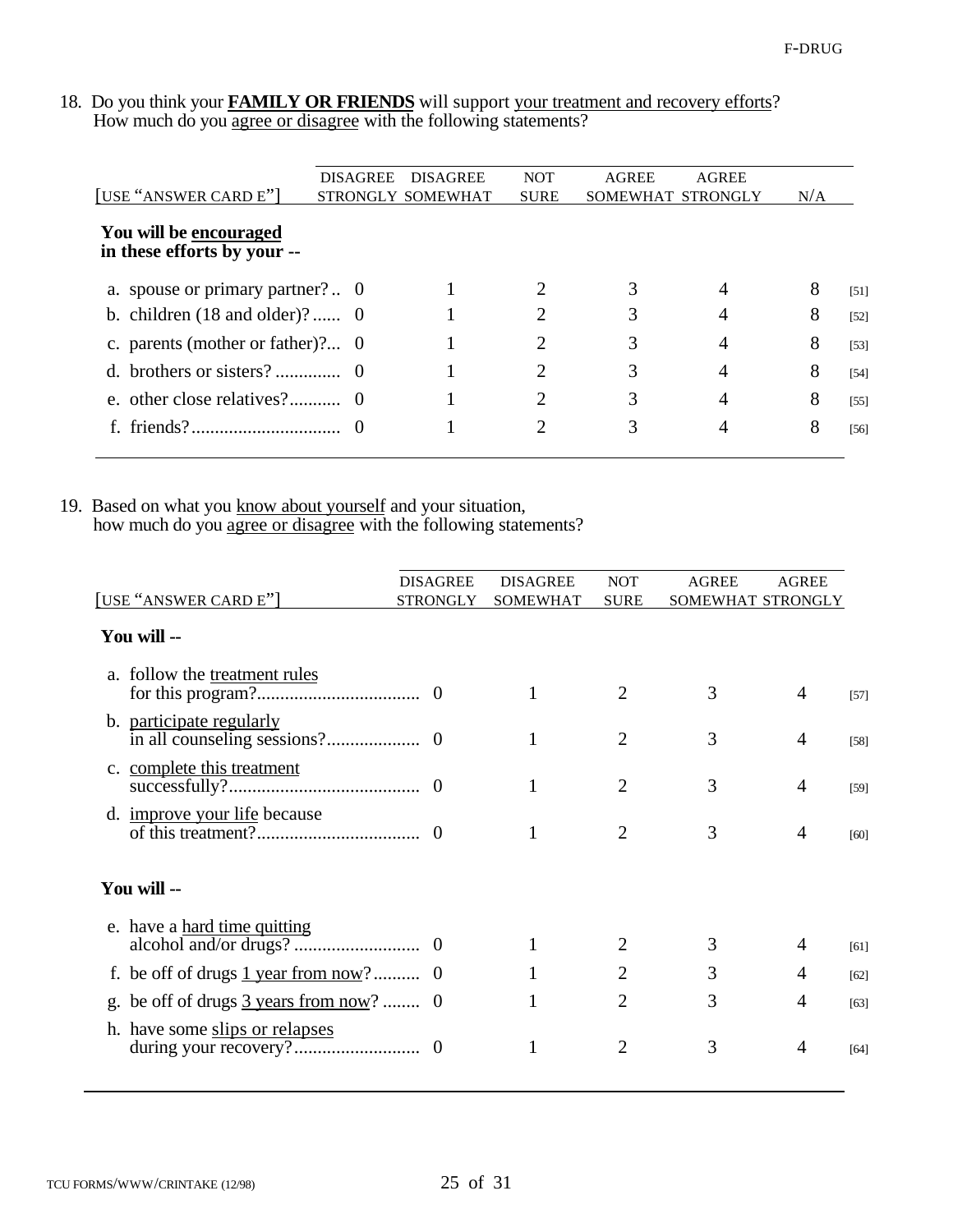|                                                          |             | $[--13:1D]$ |
|----------------------------------------------------------|-------------|-------------|
|                                                          |             | [13]        |
| $*$ IF "YES", ASK:                                       |             |             |
| a. What kind of insurance do you have? [RECORD VERBATIM] |             |             |
|                                                          | <b>CODE</b> | $[14-15]$   |
|                                                          |             |             |

#### **I have a few questions about GAMBLING. This includes things like betting on sports, fights, or races; playing games like poker, bingo, or shooting dice for money, drugs, or other goods; and buying lottery tickets.**

|                 | [OR BEFORE JAIL/PRISON FOR "TRANSFERS"]                                        | 21. Did you gamble any time during the 6 months before this treatment? $0 = No$ $1 = Yes*$ | $[16]$    |
|-----------------|--------------------------------------------------------------------------------|--------------------------------------------------------------------------------------------|-----------|
| *IF "YES", ASK: |                                                                                |                                                                                            |           |
|                 |                                                                                | a. How often did you buy tickets for the State Lottery (or similar lotteries)?             | $[17]$    |
| 0. Never        | 1. Only 1-3 times<br>2. About 1-3 times per month                              | 3. About 1 time per week<br>4. About 2-6 times per week<br>5. Every day                    |           |
|                 | b. How often did you place bets or play in other gambling games                |                                                                                            | $[18]$    |
|                 | c. What is the <u>total value (in dollars)</u> of all the money or other goods |                                                                                            | $[19]$    |
| 0. None         | 1. Under \$50<br>2. \$50 to \$100<br>3. \$101 to 500                           | 4. \$501 to \$1000<br>5. \$1001 to \$2000<br>6. \$2001 to \$5000<br>7. Over \$5000         |           |
|                 | d. How many times have you wanted or decided to QUIT,                          | # TIMES                                                                                    | $[20-21]$ |
|                 | e. Do you think you have a problem and need help                               | $1 = Yes$                                                                                  | $[22]$    |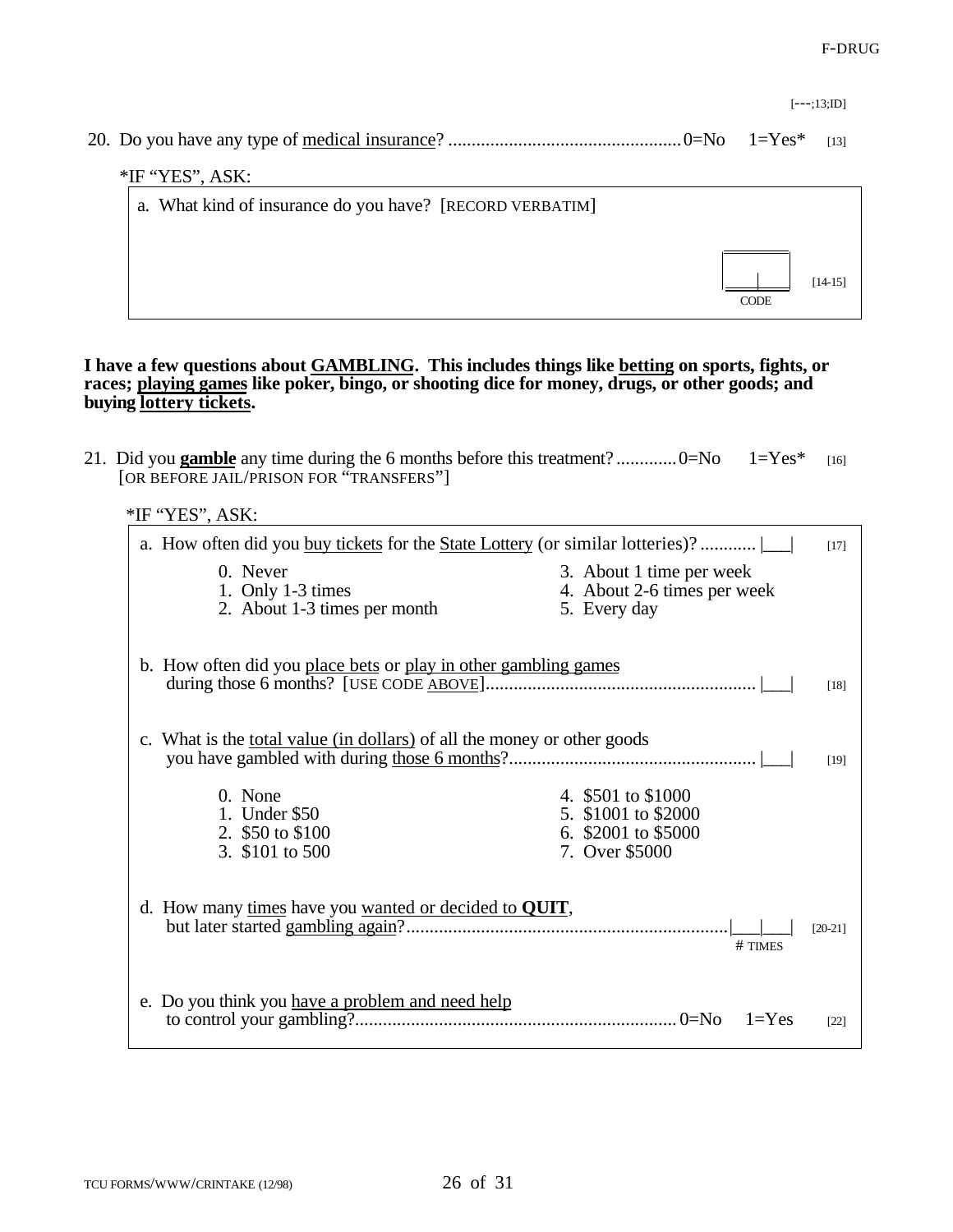# **PART G: AIDS RISK ASSESSMENT**

**In this last set of questions, I need to get information about your drug use and sexual activities that could have exposed you to HIV, the virus that causes AIDS. A few questions are highly personal, but it is very important that you be open and honest in your answers.**

| $1b$ In the <b>last 6 months</b> before entering this treatment,<br>[OR BEFORE JAIL/PRISON FOR "TRANSFERS"]                                                                | [23]        |
|----------------------------------------------------------------------------------------------------------------------------------------------------------------------------|-------------|
| [USE "ANSWER CARD B"]<br><b>CARD B</b>                                                                                                                                     |             |
| *IF '0", SKIP TO Q.11                                                                                                                                                      |             |
| $2b$ How often did you use needles or syringes that were "dirty" --<br>that is, that someone else had used and were not sterilized or cleaned<br><b>CARD B</b>             | $[24]$      |
| $3b$ And how often did you use the <u>same cooker, cotton, or</u><br><b>CARD B</b>                                                                                         | $[25]$      |
| [TAKE BACK "ANSWER CARD B"]                                                                                                                                                |             |
| 4. Altogether, how many PEOPLE did you<br>share the same works with during those 6 months?<br>This means all the people who used the same needles or syringes,<br># PEOPLE | $[26-28]$   |
| 5. In the <b>last 30 days</b> before this treatment,<br>[OR BEFORE JAIL/PRISON FOR "TRANSFERS"]<br># TIMES<br>*IF "0", SKIP TO 0.11                                        | $[29-31]$   |
| 6. How many times did you inject with "dirty" needles or syringes --<br>those that had already been used by someone else but not cleaned?.<br># TIMES                      | $[32 - 34]$ |
| 7. How many of the times you injected in those 30 days<br>did you use the same cooker, cotton, or rinse water<br># TIMES                                                   | $[35-37]$   |
| 8. And how many of the times that you injected drugs<br># TIMES                                                                                                            | $[38-40]$   |
| 9. Altogether, how many PEOPLE did you share the same works with<br>in those 30 days? This means all the people who used the same<br># PEOPLE                              | $[41-43]$   |
| 10. How many TIMES did you give or loan your used needles or syringes<br>to someone else, who then used them without cleaning them with bleach?<br># TIMES                 | $[44-46]$   |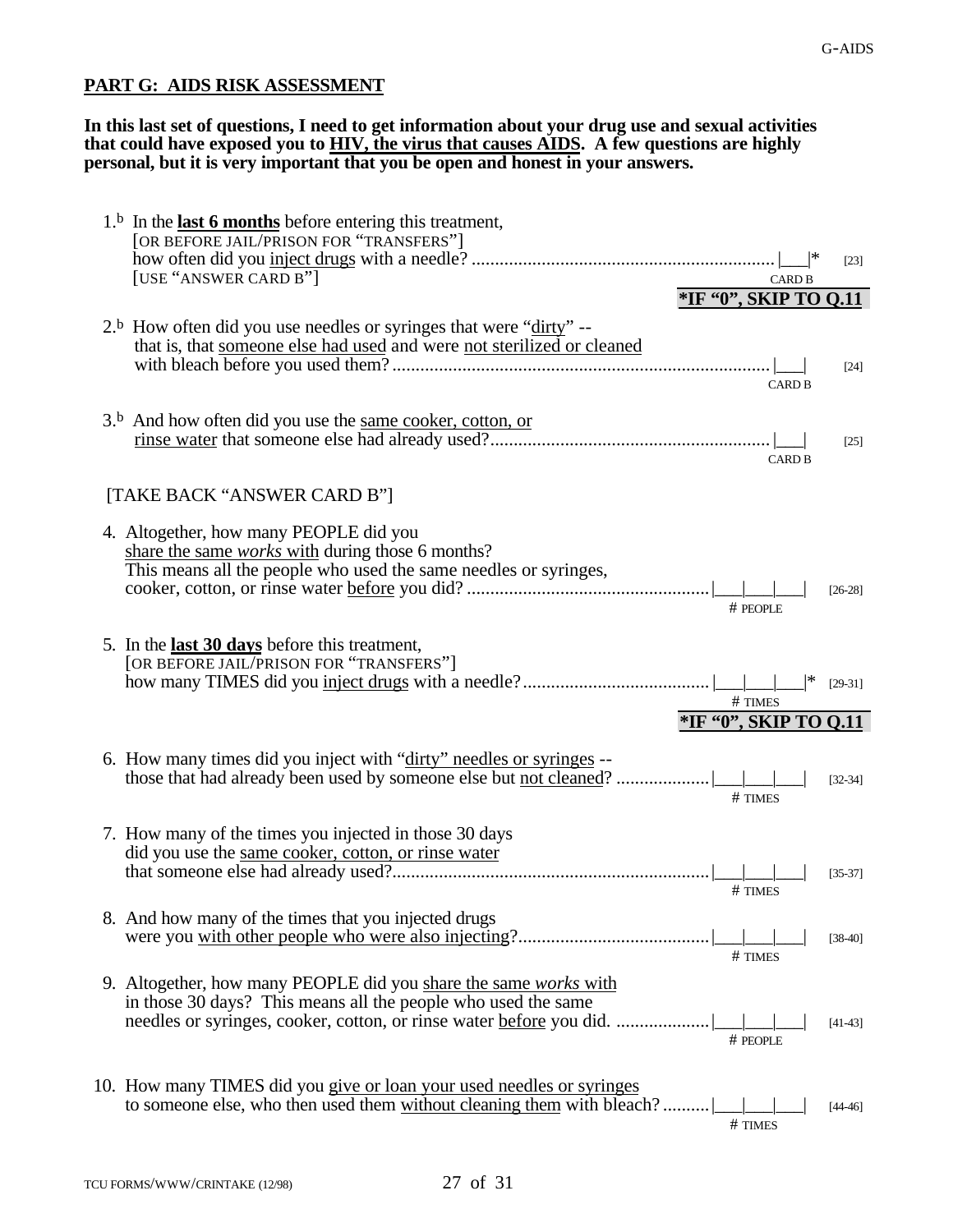| $11.$ What about <b>SEX</b> in the <b>last 6 months</b> before entering this treatment?<br>[OR BEFORE JAIL/PRISON FOR "TRANSFERS"]                                                              |              |                |                       |              |                   |
|-------------------------------------------------------------------------------------------------------------------------------------------------------------------------------------------------|--------------|----------------|-----------------------|--------------|-------------------|
|                                                                                                                                                                                                 |              |                |                       |              | $[47-49]$         |
|                                                                                                                                                                                                 |              |                |                       | # PEOPLE     |                   |
|                                                                                                                                                                                                 |              |                | *IF "0", SKIP TO 0.17 |              |                   |
| 12. During those months, how often did you<br>have sex <b>WITHOUT USING A CONDOM</b> while --                                                                                                   |              |                |                       |              |                   |
|                                                                                                                                                                                                 | <b>ONLY</b>  | $1 - 3$        | $1 - 5$               | <b>ABOUT</b> |                   |
|                                                                                                                                                                                                 | A FEW        | <b>TIMES A</b> | TIMES A               | <b>EVERY</b> |                   |
| <b>NEVER</b>                                                                                                                                                                                    | <b>TIMES</b> | <b>MONTH</b>   | WEEK                  | <b>DAY</b>   |                   |
| a. with someone who was not your                                                                                                                                                                |              |                | 3                     | 4            | $[50]$            |
| b. with someone who                                                                                                                                                                             |              |                |                       |              |                   |
|                                                                                                                                                                                                 |              |                | 3                     | 4            | $[51]$            |
| c. trading, giving, or getting                                                                                                                                                                  |              |                |                       |              |                   |
|                                                                                                                                                                                                 |              |                | 3                     | 4            | $\left[52\right]$ |
|                                                                                                                                                                                                 |              |                |                       |              |                   |
| 13. And what about <b>SEX</b> in the <b>last 30 days</b> before entering this treatment?<br>[OR BEFORE JAIL/PRISON FOR "TRANSFERS"]<br>How many PEOPLE did you have <u>any kind of sex</u> with |              |                |                       |              |                   |
|                                                                                                                                                                                                 |              |                |                       |              | $[53-55]$         |
|                                                                                                                                                                                                 |              |                |                       | # PEOPLE     |                   |
|                                                                                                                                                                                                 |              |                | *IF '0", SKIP TO Q.17 |              |                   |
| 14. How many of your partners were <u>female</u>                                                                                                                                                |              |                |                       |              |                   |
|                                                                                                                                                                                                 |              |                |                       |              | $[56-58]$         |
|                                                                                                                                                                                                 |              | Male:          |                       | # PEOPLE     | $[59-61]$         |
| 15. Altogether, how many times did you have sex that month?                                                                                                                                     |              |                |                       |              |                   |
|                                                                                                                                                                                                 |              |                |                       | # TIMES      | $[62 - 64]$       |
|                                                                                                                                                                                                 |              |                |                       |              |                   |
|                                                                                                                                                                                                 |              |                |                       | # TIMES      | $*$ [65-67]       |
|                                                                                                                                                                                                 |              |                | *IF '0", SKIP TO 0.17 |              |                   |
| *IF "ONE OR MORE", ASK:                                                                                                                                                                         |              |                |                       |              |                   |
| a. When you had sex without using a condom that month, how many times was it --                                                                                                                 |              |                |                       |              | $[--;14;1D]$      |
|                                                                                                                                                                                                 |              |                |                       |              | $[13-15]$         |
|                                                                                                                                                                                                 |              |                |                       |              | $[16-18]$         |
|                                                                                                                                                                                                 |              |                |                       |              | $[19-21]$         |
| 4. while you or your partner were "high" on drugs or alcohol?                                                                                                                                   |              |                |                       |              | $[22-24]$         |
| while trading (giving/getting) sex for drugs, money, or gifts?<br>5.                                                                                                                            |              |                |                       |              | $[25-27]$         |
|                                                                                                                                                                                                 |              |                |                       |              | $[28-30]$         |
|                                                                                                                                                                                                 |              |                |                       |              | $[31 - 33]$       |
|                                                                                                                                                                                                 |              |                |                       |              | $[34-36]$         |
|                                                                                                                                                                                                 |              |                |                       | # TIMES      |                   |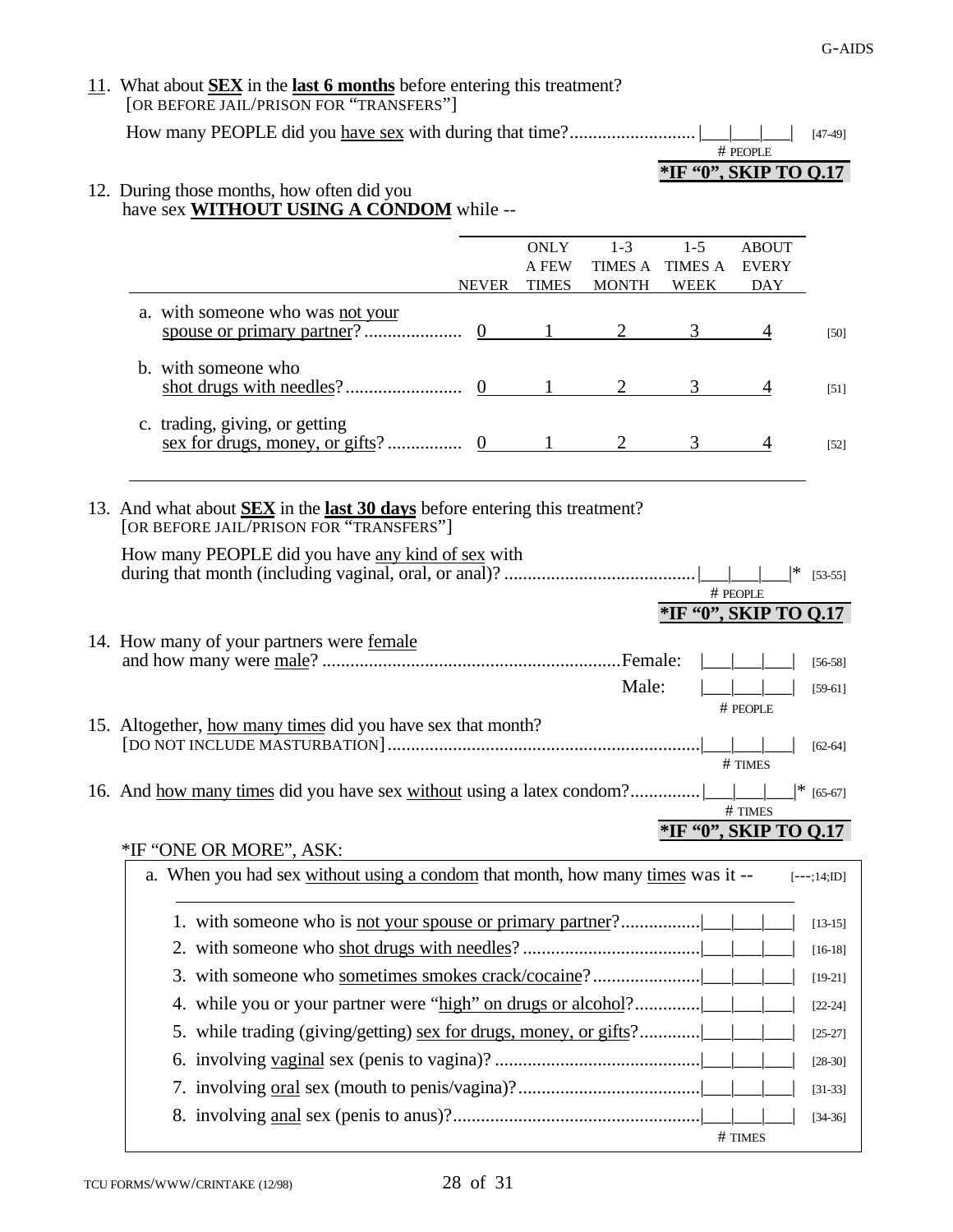| 17. How many <b>PEOPLE</b> have you known personally who have been<br>infected with the AIDS virus (including those who now<br>∣∗<br>$#$ PEOPLE | $[37-39]$ |
|-------------------------------------------------------------------------------------------------------------------------------------------------|-----------|
| *IF "1" OR MORE, ASK:                                                                                                                           |           |
|                                                                                                                                                 | $[40-41]$ |
| $#$ PFOPLE                                                                                                                                      | $[42-43]$ |

#### **Finally, I want to ask about your attitudes and concerns about AIDS and the ways you can become infected.**

18.<sup>e</sup> Tell me how much do you agree or disagree with each of these statements.

|                                                                              | <b>DISAGREE</b> | <b>DISAGREE</b> | <b>NOT</b>     | <b>AGREE</b>      | <b>AGREE</b> |        |
|------------------------------------------------------------------------------|-----------------|-----------------|----------------|-------------------|--------------|--------|
| [USE "ANSWER CARD E"]                                                        | <b>STRONGLY</b> | <b>SOMEWHAT</b> | <b>SURE</b>    | SOMEWHAT STRONGLY |              |        |
| a. You believe that you could become                                         |                 | 1               | $\overline{2}$ | 3                 | 4            | $[44]$ |
| b. You think that you really could                                           |                 |                 | 2              | 3                 | 4            | $[45]$ |
| c. You want to make some changes now<br>that will reduce your AIDS risks.  0 |                 |                 | $\overline{2}$ | 3                 |              | [46]   |
| d. You need help in dealing                                                  |                 | 1               | 2              | 3                 |              | $[47]$ |
| e. You need help to change                                                   |                 | 1               | $\overline{2}$ | 3                 | 4            | $[48]$ |
| f. You get tired of the problems                                             |                 |                 | $\overline{2}$ | 3                 | 4            | $[49]$ |
| g. You are going to change your<br>drug use activities to avoid AIDS.  0     |                 |                 | 2              | 3                 | 4            | $[50]$ |
| h. You are going to change your                                              |                 |                 | 2              | 3                 | 4            | [51]   |
| i. You already know what you must do                                         |                 | 1               | 2              | 3                 | 4            | $[52]$ |
| j. You <u>feel sure of yourself</u><br>in controlling your risky             |                 |                 | $\overline{2}$ | 3                 | 4            | $[53]$ |
| k. You feel sure of yourself<br>in controlling your risky                    |                 |                 |                | 3                 |              | [54]   |

# **END OF THIS INTERVIEW--THANKS!!**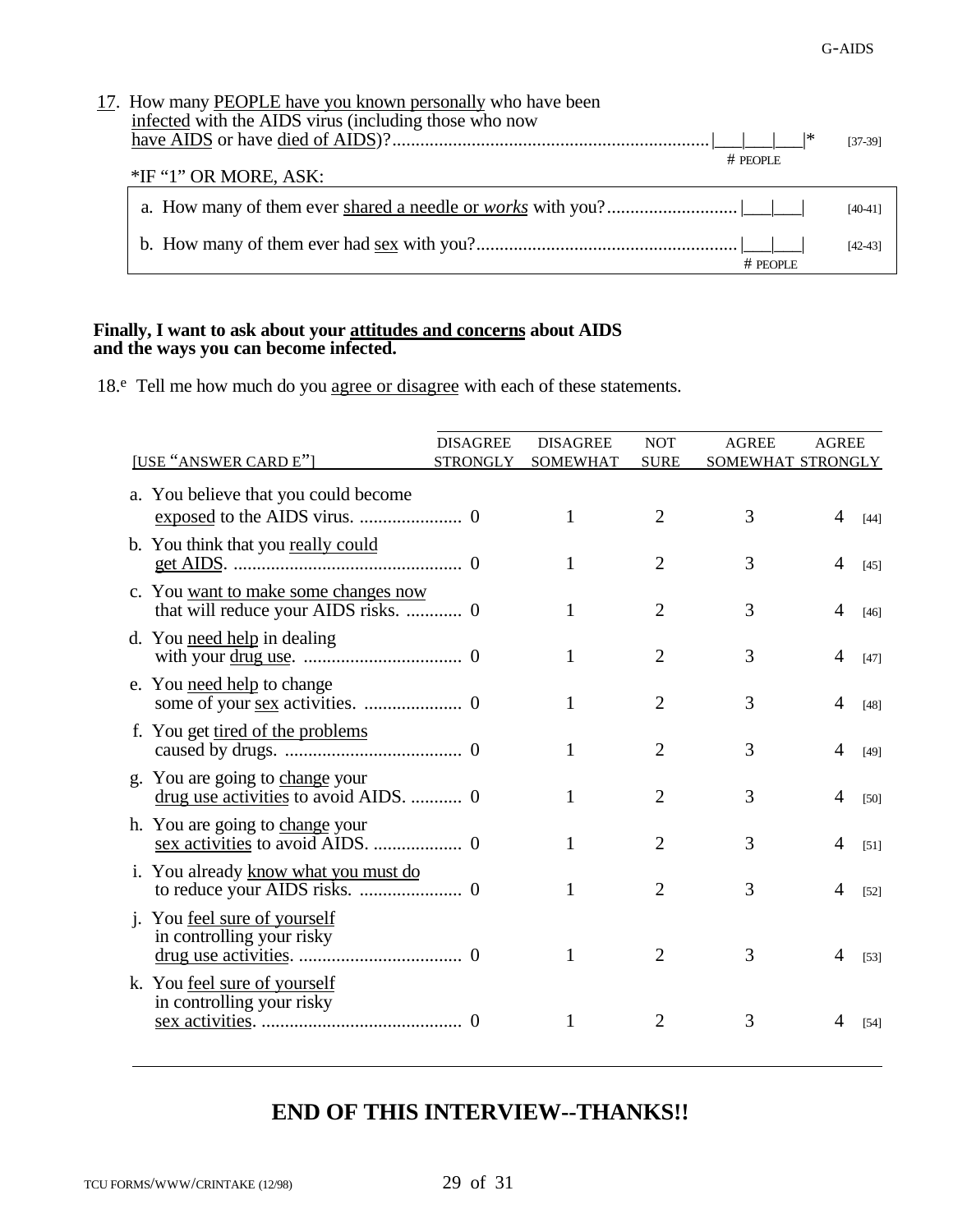# **PART H: INTERVIEWER COMMENTS:**

**[TO BE COMPLETED AFTER THE INTERVIEW]**

 $\overline{a}$ 

| Time When<br><b>Finished Interview:</b>     <br>[USE MILITARY TIME]<br><b>HR</b> | [55-58]<br>MIN    |
|----------------------------------------------------------------------------------|-------------------|
| 2. Number of Interview Sessions:                                                 | [59]              |
| 3. Total Length<br>of Interview:                                                 | MINUTES<br>160-62 |

| 4. Weight [CIRCLE ANSWERS]:  |                 |   |      |
|------------------------------|-----------------|---|------|
|                              |                 |   |      |
|                              |                 |   |      |
|                              |                 |   | [63] |
| 5. Any Signs<br>of Client -- | NONE SOME A LOT |   |      |
| Drunkenness?0                |                 | 2 | [64] |
| Drug intoxication? 0         |                 | 2 | [65] |
| Depression?0                 |                 | 2 | [66] |
| Overly anxious?0             |                 | 2 | [67] |
| Thought disorders?0          |                 |   | [68] |

 $[--;15;{\rm ID}]$ 

|     | This client was --                             | Disagree Disagree<br>very much mostly |                | <i>Disagree</i><br>a little | <b>Not</b><br>sure | Agree<br>a little | Agree<br>mostly | Agree<br>very much |        |
|-----|------------------------------------------------|---------------------------------------|----------------|-----------------------------|--------------------|-------------------|-----------------|--------------------|--------|
|     |                                                |                                       |                | 3                           |                    |                   | 6               |                    | $[13]$ |
|     |                                                |                                       | 2              | 3                           |                    | 5                 | 6               |                    | $[14]$ |
| 8.  |                                                |                                       | $\overline{2}$ | 3                           | 4                  | $\mathfrak{S}$    | 6               |                    | $[15]$ |
|     |                                                |                                       | $\overline{2}$ | 3                           |                    | 5                 | 6               |                    | $[16]$ |
|     |                                                |                                       | $\overline{2}$ | 3                           | 4                  | 5                 | 6               |                    | $[17]$ |
|     | 11. Interested in treatment? 1                 |                                       | 2              | 3                           | 4                  | 5                 | 6               |                    | [18]   |
|     |                                                |                                       |                | 3                           | 4                  | 5.                | 6               |                    | [19]   |
|     |                                                |                                       |                | 3                           | 4                  | $\overline{5}$    | 6               |                    | [20]   |
|     | 14. Clearly expressing                         |                                       |                | 3                           |                    |                   |                 |                    | $[21]$ |
|     |                                                |                                       | 2              | 3                           | 4                  | 5                 | 6               |                    | $[22]$ |
|     | 16. Showing good memory                        |                                       | $\overline{2}$ |                             |                    |                   |                 |                    | $[23]$ |
|     | 17. In good physical health? $1$               |                                       | 2              | 3                           |                    | 5                 | 6               |                    | $[24]$ |
|     | 18. In denial about problems? 1 2              |                                       |                | 3                           | 4                  | 5                 | 6               |                    | $[25]$ |
| 19. | Was honest when<br>responding to the questions |                                       |                |                             |                    |                   | 6 —             |                    | $[26]$ |

Name of Interviewer: ............. |\_\_\_|\_\_\_|\_\_\_|\_\_\_| [27-30]  $ID#$